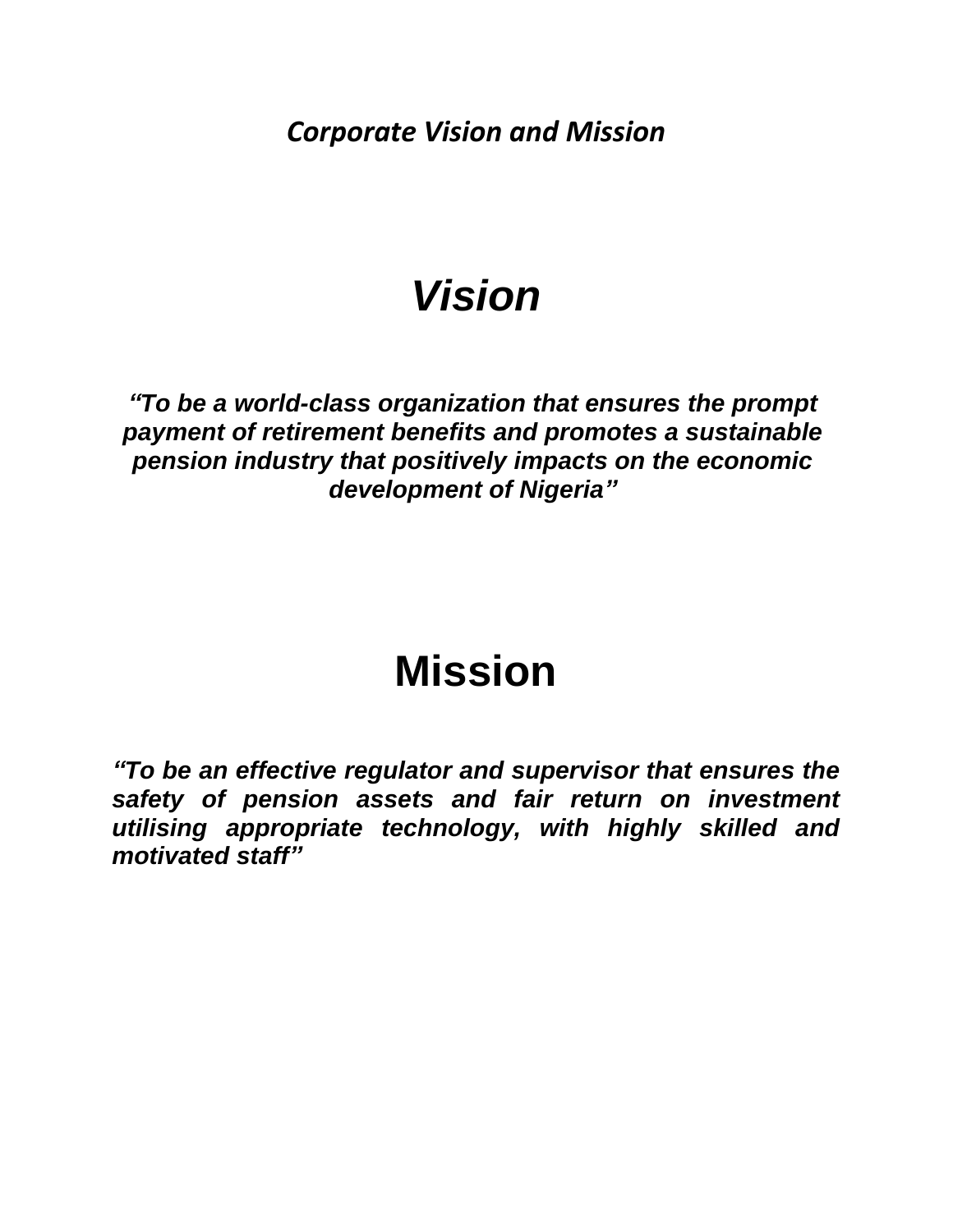# **TABLE OF CONTENTS**

|                          | <b>Corporate Vision and Mission</b>                                                                                                                                                                                                                      | i                                                    |
|--------------------------|----------------------------------------------------------------------------------------------------------------------------------------------------------------------------------------------------------------------------------------------------------|------------------------------------------------------|
|                          | SECTION ONE: PENSION OPERATING ENVIRONMENT                                                                                                                                                                                                               | 1                                                    |
| 1.1<br>1.2<br>1.3<br>1.4 | Macroeconomic Development<br>Developments in the Money Market<br>Developments in the Bond Market<br>Development in the Stock Market                                                                                                                      | 1<br>$\mathbf 1$<br>$\overline{2}$<br>$\overline{2}$ |
|                          | SECTION TWO: REGULATORY AND SUPERVISORY ACTIVITIES                                                                                                                                                                                                       | 3                                                    |
| 2.1<br>2.2               | Surveillance of the Pension Industry<br><b>Compliance and Enforcement Activities</b><br>2.2.1 Transfer of National Social Insurance Trust Fund                                                                                                           | 3<br>3                                               |
| 2.3<br>2.4<br>2.5<br>2.6 | (NSITF) Contributions to Member's RSAs<br><b>Issuance of Guideline, Circulars and Regulations</b><br><b>Other Compliance Efforts</b><br>Verification of Pensioners of FGN Parastatals<br>Exit of the Military and Security Service Agencies from the CPS | 3<br>4<br>4<br>5<br>6                                |
|                          | <b>SECTION THREE: PENSION INDUSTRY STATISTICS</b>                                                                                                                                                                                                        | $\overline{7}$                                       |
| 3.1                      | <b>Scheme Memberships</b><br>3.1.1 Membership of RSA<br>3.1.2 RSA Registrations by PFA Market Share<br>3.1.3 Memberships of CPFA and AES                                                                                                                 | $\overline{7}$<br>$\overline{7}$<br>8<br>9           |
| 3.2                      | <b>Pension Contributions</b><br>3.2.1 Contributions by Rank of PFA                                                                                                                                                                                       | 10<br>10                                             |
| 3.3                      | <b>Pension Fund Investment</b><br>3.3.2 PFA Ranking by Size of RSA Assets                                                                                                                                                                                | 11<br>13                                             |
| 3.4                      | <b>Retirement/Terminal Benefits</b><br>3.4.1 Retirees on Programmed Withdrawal (PW)<br>3.4.2 Retirement by Annuity<br>3.5.3 Withdrawal of 25 Percent of RSA Balances                                                                                     | 13<br>13<br>14<br>15                                 |
| 3.6<br>3.7               | Implementation of Group Life Insurance Policy (GLIP)<br><b>Payment of Death Benefits</b>                                                                                                                                                                 | 15<br>16                                             |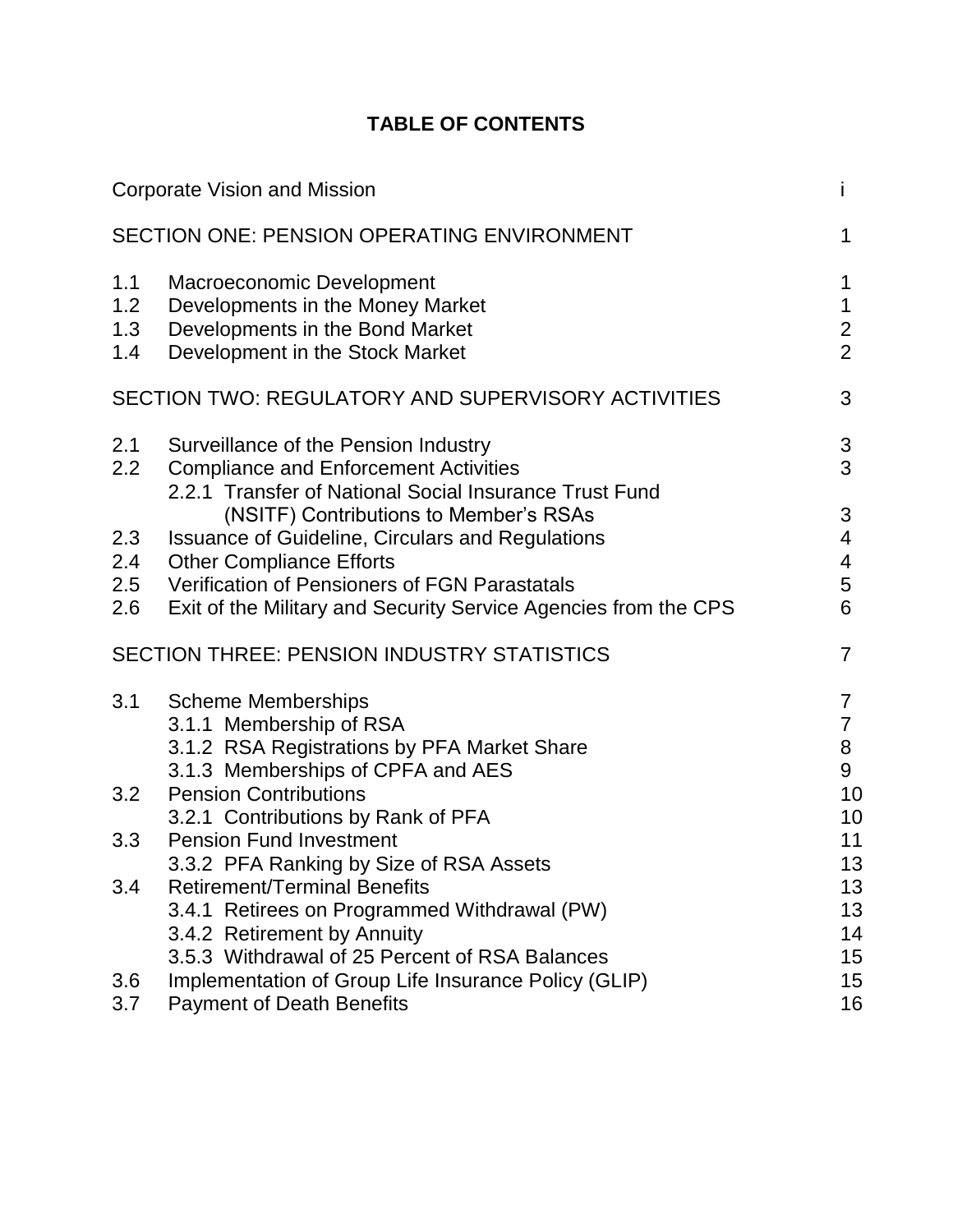# **List of Tables**

| Table 2.1: Compliance by States with enacted Laws on the CPS                | 5  |
|-----------------------------------------------------------------------------|----|
| Table 3.1: Scheme Membership by Type of Scheme                              |    |
| Table 3.2: RSA Registrations by Age and Sector in the First Quarter of 2012 | 8  |
| Table 3.3: RSA Registration by Market Share                                 | 8  |
| Table 3.4: Range of RSA Registration per PFA                                | 9  |
| Table 3.5: Membership of CPFAs as at First Quarter of 2012                  | 9  |
| Table 3.6: Membership of AES as at First Quarter of 2012                    | 9  |
| <b>Table 3.7: Pension Contributions</b>                                     | 10 |
| Table 3.8: PFA Ranking by Size of Contributions                             | 11 |
| Table 3.9: Pension Fund Portfolio by Fund Type as at First Quarter, 2012    | 11 |
| Table 3.10: Structure of Pension Fund Assets as at First Quarter, 2012      | 12 |
| Table 3.11: Rank of PFA by Asset Size                                       | 13 |
| Table 3.12: Number of Retirees on PW as at First Quarter, 2012              | 14 |
| Table 3.14: Retirement by Annuity in the First Quarter of 2012              | 14 |
| Table 3.15: Withdrawal of 25% RSA Balance as at Q1:2012                     | 15 |
| Table 3.16: Submission of Group Life Insurance Certificates                 | 16 |
| Table 3.17: Payment of Death Benefits                                       | 16 |
|                                                                             |    |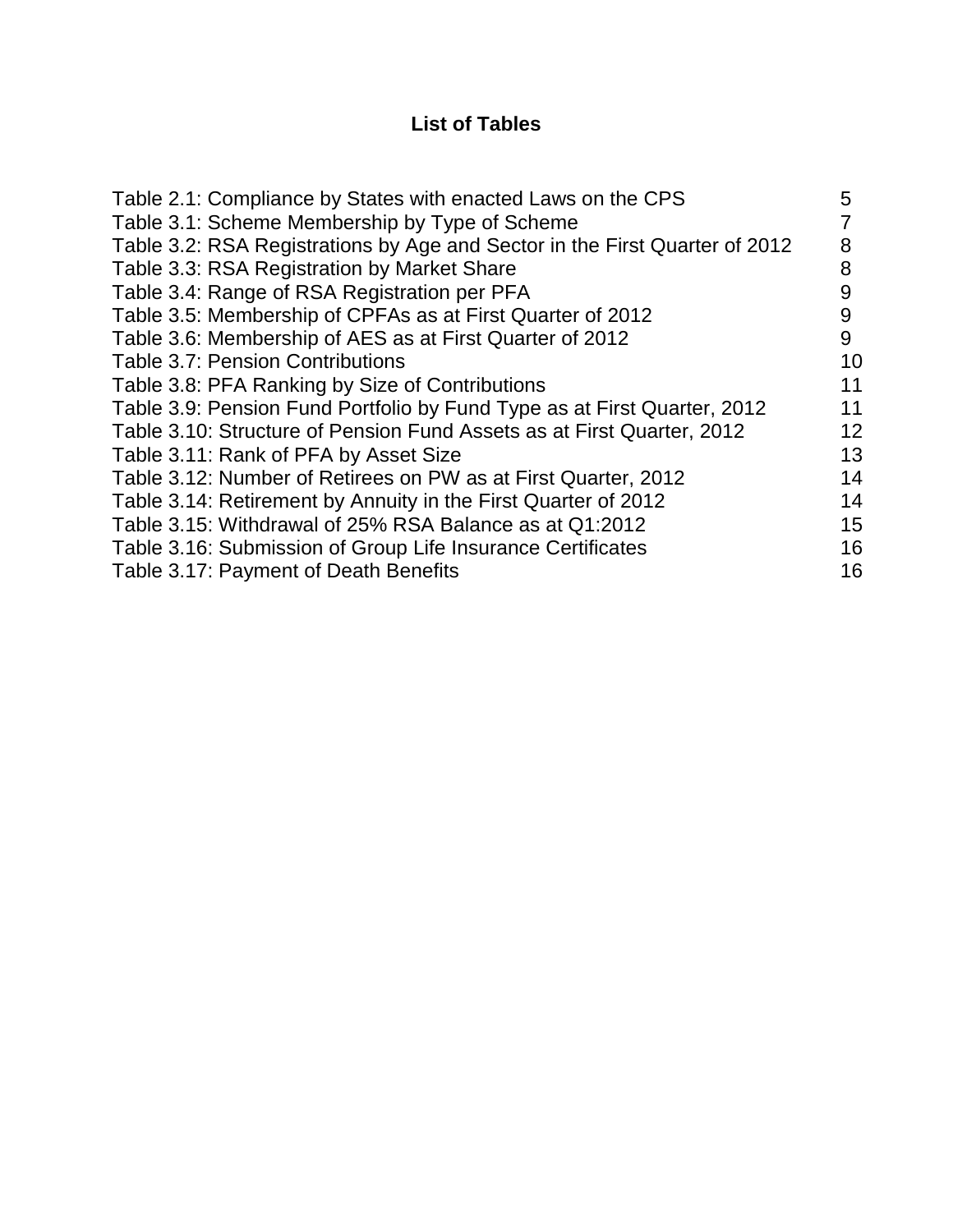## **SECTION ONE**

## **Pension Operating Environment**

#### <span id="page-3-1"></span><span id="page-3-0"></span>**1.1 Macroeconomic Development**

The pension industry operated in an environment of declined macroeconomic performance as real GDP growth decelerated by 1.51 percent from 7.68 percent witnessed in the fourth quarter of 2011 to 6.17 percent in the first quarter of 2012. The decline in economic activities could be ascribed to the partial removal of subsidy on petrol and the subsequent civil protest.

Consequently, the rate of inflation increased by 2.3 percent from 10.3 percent recorded in the fourth quarter of 2011 to 12.6 percent in the first quarter of 2012. The double digit rate of inflation could negatively affect the real returns on pension fund investment, especially where such returns are generally lower than the inflation rate. A double digit rate of inflation can as well impact negatively on the welfare of retirees as their purchasing power become weak.

## <span id="page-3-2"></span>**1.2 Developments in the Money Market**

The money market continued to record improved performance in the first quarter of 2012 as the total value of money market assets increased by 7.93 percent from N5,408.6 billion recorded in the fourth quarter of 2011 to N5,837.3 billion. This was due to liquidity injection into the market by the CBN following the release of N<sub>4295.5</sub> billion from the excess crude account and the injection of another N130.0 billion CBN intervention into the manufacturing sector.

The interest rate developments in the money market showed mixed results with the rate of return on some money market instruments increasing while others declined. Thus, the Nigeria Interbank Offered Rate (NIBOR) for the 7- and 30 day tenors declined from 16.07 and 16.56 percent in the fourth quarter of 2011 to 14.6 and 15.2 percent, respectively in the first quarter of 2012. However, at the primary segment of the money market, the Nigeria Treasury Bill (NTB) rates increased on Bills of various tenors. The average yields on 91– 182– and 365 – day NTB moved from 19.1 percent, 19.11 percent and 20.00 percent in the fourth quarter of 2011 to 20.34 percent, 19.45 percent and 20.13 percent respectively in the first quarter of 2012.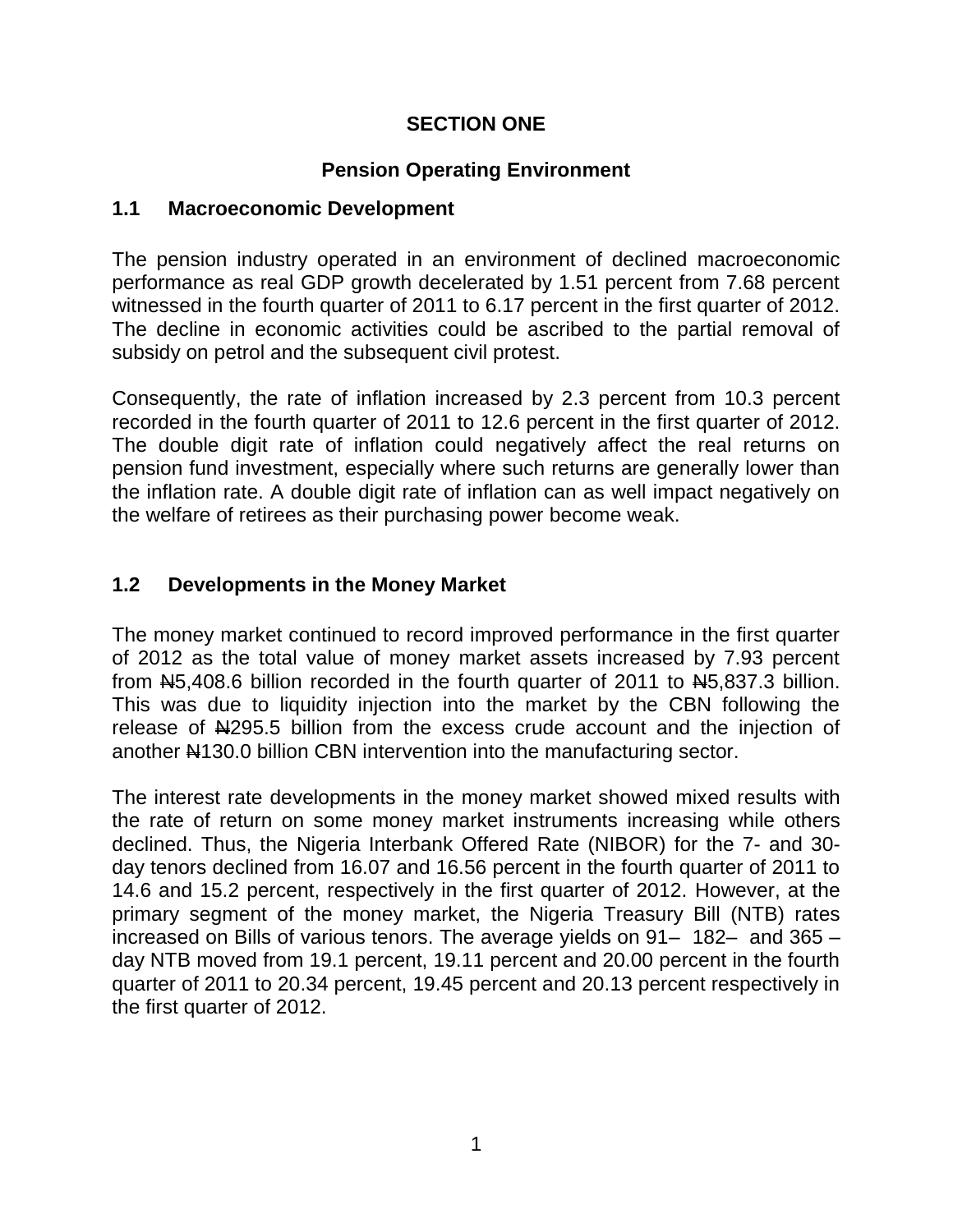## <span id="page-4-0"></span>**1.3 Developments in the Bond Market**

The bond market was a beehive of activities as bond market capitalization increased by 0.73 percent in the first quarter of 2012 from N3.089 trillion recorded in the fourth quarter of 2011 to N3.112 trillion. In the quarter, the Debt Management Office (DMO), on behalf of the FGN, offered a total of N209.76 billion worth of FGN Bonds, all of which were 10-year Bonds. Also, while State bond value remained unchanged at N308 billion, the value of corporate debt instrument increased marginally by 1.82 percent from N41.376 trillion recorded in the fourth quarter of 2011 to  $\mu$ 1.401 trillion in the first quarter of 2012.

The average yield on the FGN bond in the quarter was 16.02 percent, which was quite high relative to an inflation rate of 12.3 percent recorded in the quarter. The high yield was ascribed to the contractionary monetary policy stance of the CBN, which acted as the main driver of the figures recorded in the quarter.

#### <span id="page-4-1"></span>**1.4 Development in the Stock Market**

The stock market performance in the first quarter of 2012 was mixed, wherein some stock market indicators showed improved performance, while others declined. Thus, the stock market capitalization recorded a marginal increase of 0.30 percent in the first quarter as stock market capitalization increased from N6.53 trillion in the fourth quarter to N6.55 trillion. Similarly, the value of traded shares increased by 2.95 percent in first quarter from  $\mu$ 140.90 billion recorded in the fourth quarter to  $\frac{14145.05}{1000}$  billion. However, the NSE All-share Index fell from 20,730.63 at the beginning of the quarter to close at 20,652.47, representing a marginal decline of 0.40 percent.

The marginal decline in some indicators of stock market performance in the first quarter could partly be explained by the low investors' confidence in the market and the controversy that trailed the capital market public hearing that was organized by the House of Representatives Committee on Capital market. It could also be partly explained by divestment from the equities market to fixed income securities due to higher yields on instruments in this segment of the market.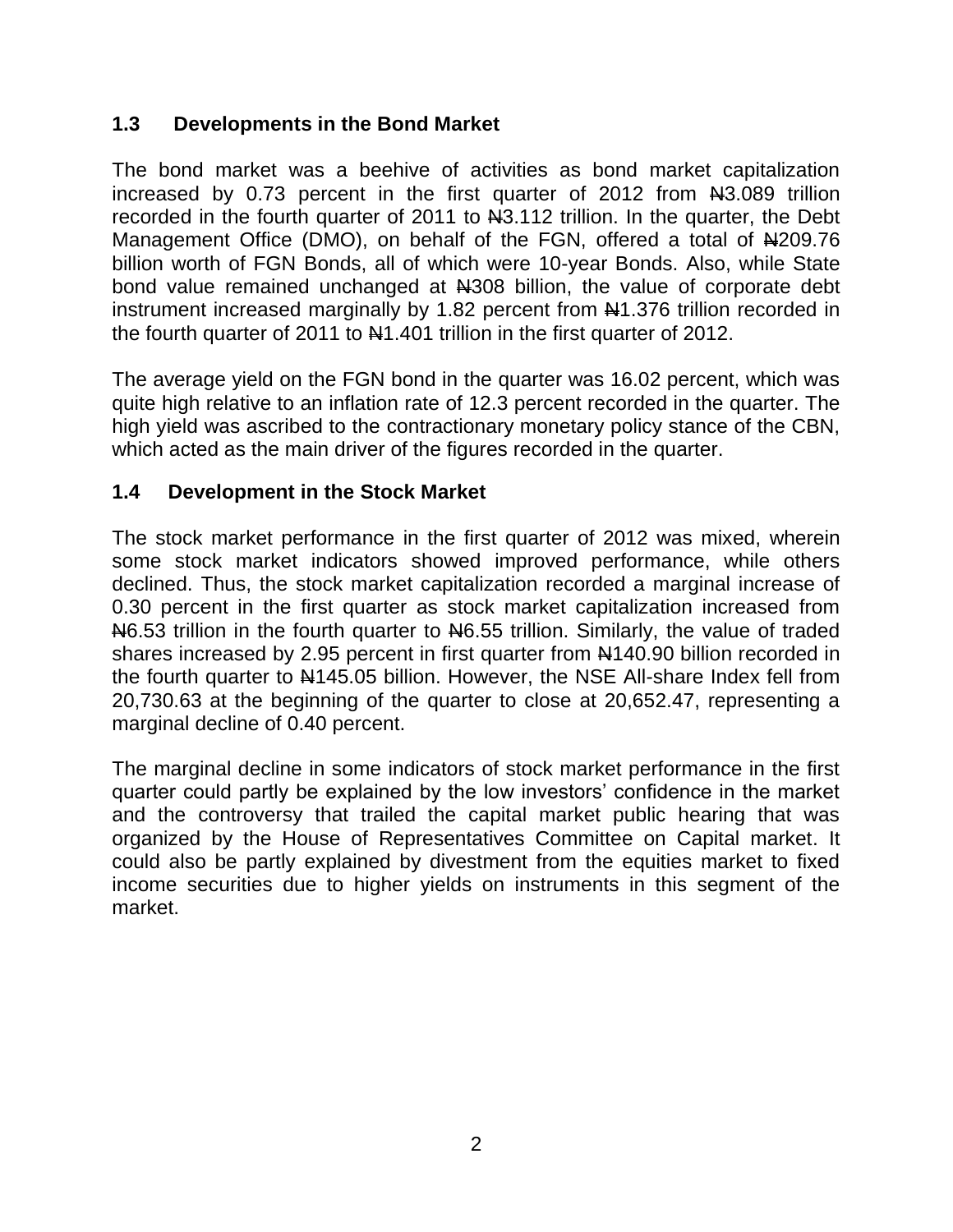#### **SECTION TWO**

# **Regulatory and Supervisory Activities**

<span id="page-5-0"></span>In order to achieve the aims and objectives of Pension Reform Act (PRA) 2004 as well as cope with the challenges posed by the operating environment, the Pension Industry was regulated and supervised by the Commission towards ensuring the safety of pension assets, the fair returns on the investment and the sustainability of the industry.

#### <span id="page-5-1"></span>**2.1 Surveillance of the Pension Industry**

In the first quarter, onsite examination was conducted on four targeted Pension Fund Operators. The targeted examination focused on Pension Benefit Administration and Investment activities of the operators. The review also witnessed the analysis of statutory quarterly and monthly reports in respects of the activities of the licensed operators, which included Compliance, Risk Management and Corporate Governance Reports.

The Commission released a Circular on Compliance with Section 553 of the Companies and Allied Matters Act (CAMA). This was with a view to informing the PFAs and CPFAs that they would have to comply with the provisions of Section 553 of the CAMA, 2004.

#### <span id="page-5-2"></span>**2.2 Compliance and Enforcement Activities**

In order to ensure compliance with the PRA 2004, the Commission commenced the issuance of certificate of compliance to all eligible employers. The Certificate, which is renewable annually, replaced the individual compliance letters issued to organizations bidding or soliciting for contract or business with Federal Government Ministries, Departments and Agencies (MDAs) as provided in the Public Procurement Act, 2007.

#### <span id="page-5-3"></span>**2.2.1 Transfer of National Social Insurance Trust Fund (NSITF) Contributions to Member's RSAs**

The Commission amended the Guidelines on the transfer of NSITF contributions to employees RSAs to allow employers make direct submission for the transfer of the NSITF contributions of their active employees. In the quarter, the Commission reviewed and conveyed concurrence to Trustfund for 3,151 applications for the transfer of N207,322,440.89 into the NSTIF members RSA maintained with Pension Fund Administrators (PFAs). The total transfer of NSTIF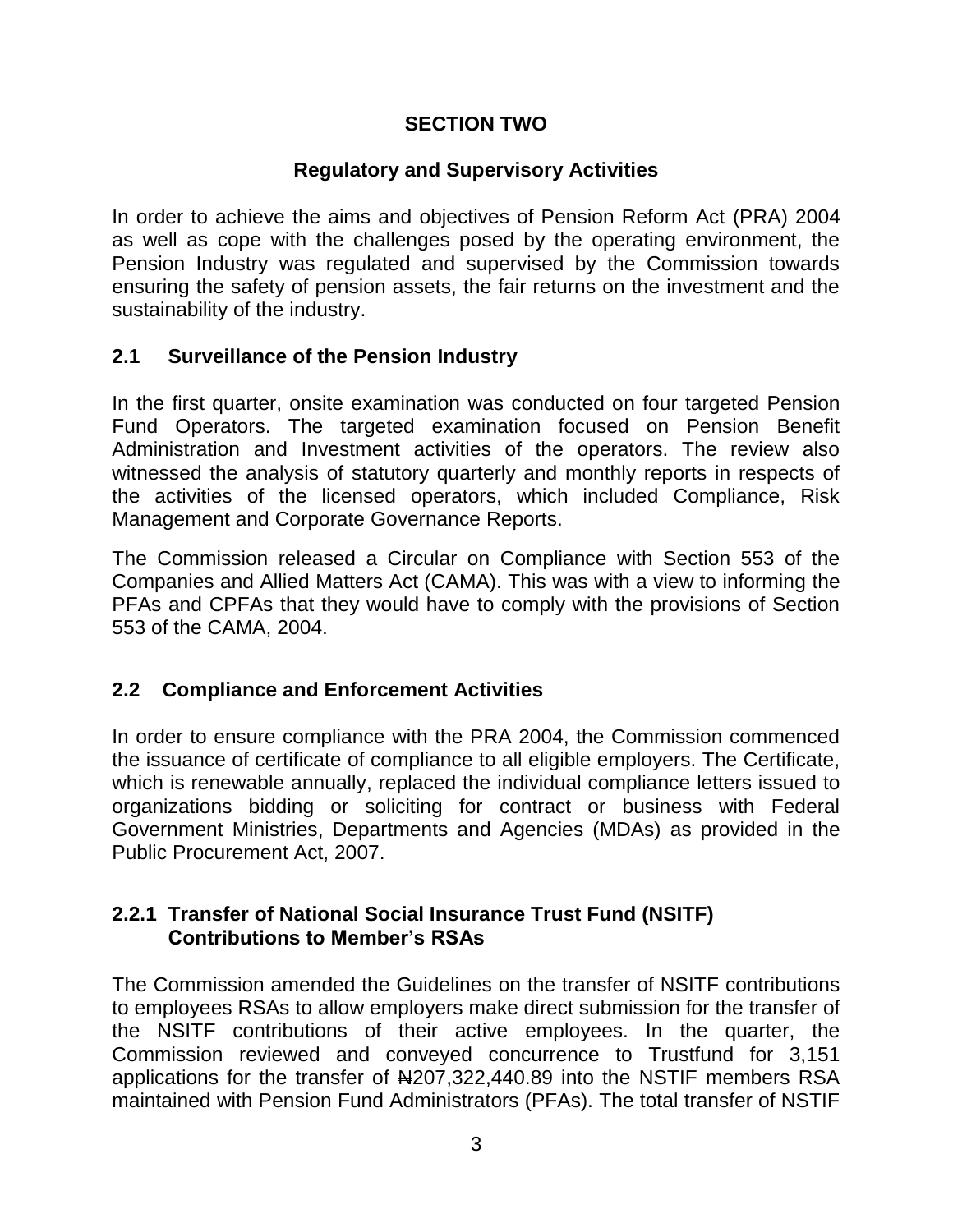contributions during the first quarter of 2012 was N6,057,201,753.24 for the benefit of 83,305 NSITF members.

# **2.2.1.1 Transfer of Pension Assets to Custodians of Trustfund Pension Plc**

In furtherance of the Commission's efforts to ensure the transfer of outstanding pension assets from NSITF to Trustfund Pension Plc, N54.08 billion equivalent to 98 percent of N54.87 billion were transferred as at the end of the first quarter of 2012. This left a balance of No.79 billion to be transferred.

# **2.2.1.2 Recovery of Unremitted Pension Contributions**

As part of the initiative to recover unremitted pension contributions from the private sector along with the interest penalty, the Commission processed Expression of Interest (EOI) received from 173 interested Accounting and Legal Firms for the exercise. However, based on the review of the returns forwarded by the PFAs to the Commission, it was established that 15,427 employers failed to remit pension contributions to the employees' Retirement Savings Accounts for various periods between January 2010 and December 2011. Subsequently, the defaulting employers were shared among Recovery Agents to retrieve all outstanding contributions along with the interest penalty.

# <span id="page-6-0"></span>**2.3 Issuance of Guideline, Circulars and Regulations**

The Commission released the following circulars during the period under review:

- i. An Addendum to the Circular on Requirements for Pension Fund Administrators (PFAs) with Funds Under Management of #100 billion and above
- ii. Circulars on new Requirement for Appointments to Board and Top Management Positions of PFAs.

# <span id="page-6-1"></span>**2.4 Other Compliance Efforts**

# **(a) Applications of Regime of Sanctions**

In line with the Sanction Regime, the Commission issued 487 caution letters to organizations for failure to comply with the provisions of the PRA, 2004. In addition, monetary Penalties were also imposed on 618 organizations during the period under review. The Commission has been following up to ensure that the organizations comply with the PRA 2004.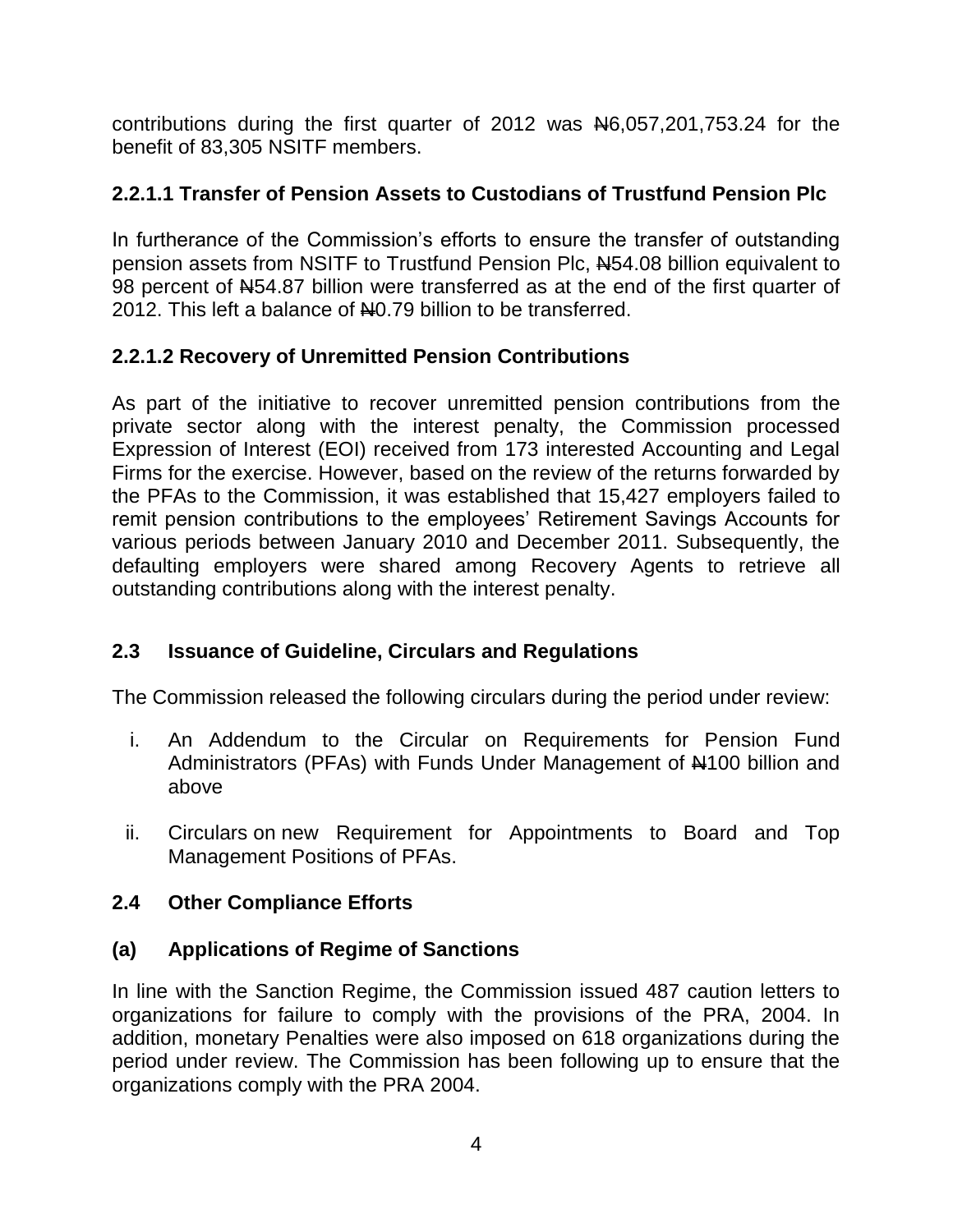#### **(b) Implementation Update by the State Governments**

A review of the level of implementation of the Contributory Pension Scheme (CPS) by State Governments showed that 20 States have enacted their Pension Laws as at the end of the first quarter. The States were Kaduna, Ogun, Niger, Lagos, Delta, Zamfara, Osun, Jigawa, Oyo, Imo, Kebbi, Sokoto, Kogi, Bayelsa, Nasarawa, Taraba, Ekiti, Rivers, Edo and Kano.

## <span id="page-7-1"></span>**Table 2.1: Compliance by States with enacted Laws on the CPS**

| remittance      |  |  | remittance          |  | States that have commenced States that are yet to commence                                                                                                                            |  |
|-----------------|--|--|---------------------|--|---------------------------------------------------------------------------------------------------------------------------------------------------------------------------------------|--|
| pension assets) |  |  | its pension assets) |  | Kaduna, Ogun, Niger, Lagos, Delta,   Oyo, Imo, Kebbi, Sokoto, Kogi,<br>Zamfara, Osun, Jigawa (transferred Bayelsa, Nasarrawa, Taraba, Ekiti,<br>Rivers, Edo and Kano (yet to transfer |  |

Table 2.1 shows that seven states have commenced remittance of contributions into RSAs of employees with Jigawa State transferring its pension assets to the Pension Fund Custodians. However, Kano State was yet to transfer its pension assets to the Pension Fund Custodians as at the end of the first quarter.

Incidentally, out of the 20 States that have enacted the Law, only 4 states have funded their Retirement Bond Redemption Accounts with the Central Bank of Nigeria (CBN). Although Lagos State has commenced funding its Retirement Bond Redemption Account, the account is domiciled in a commercial bank.

#### **(c) Public Enlightenment Campaigns**

Some public awareness and sensitization campaigns were undertaken during the quarter under the review. These included

# <span id="page-7-0"></span>**2.5 Verification of Pensioners of FGN Parastatals**

The Commission enrolled 6 pensioners from 4 Parastatals and Universities under the Federal Ministry of Education, with a total liability of  $\frac{1235,190.12}{1}$ . The Commission also enrolled 3 pensioners from 2 Parastatals under the Federal Ministry of Health, with a total liability of  $\text{H}1,672,608.38$ .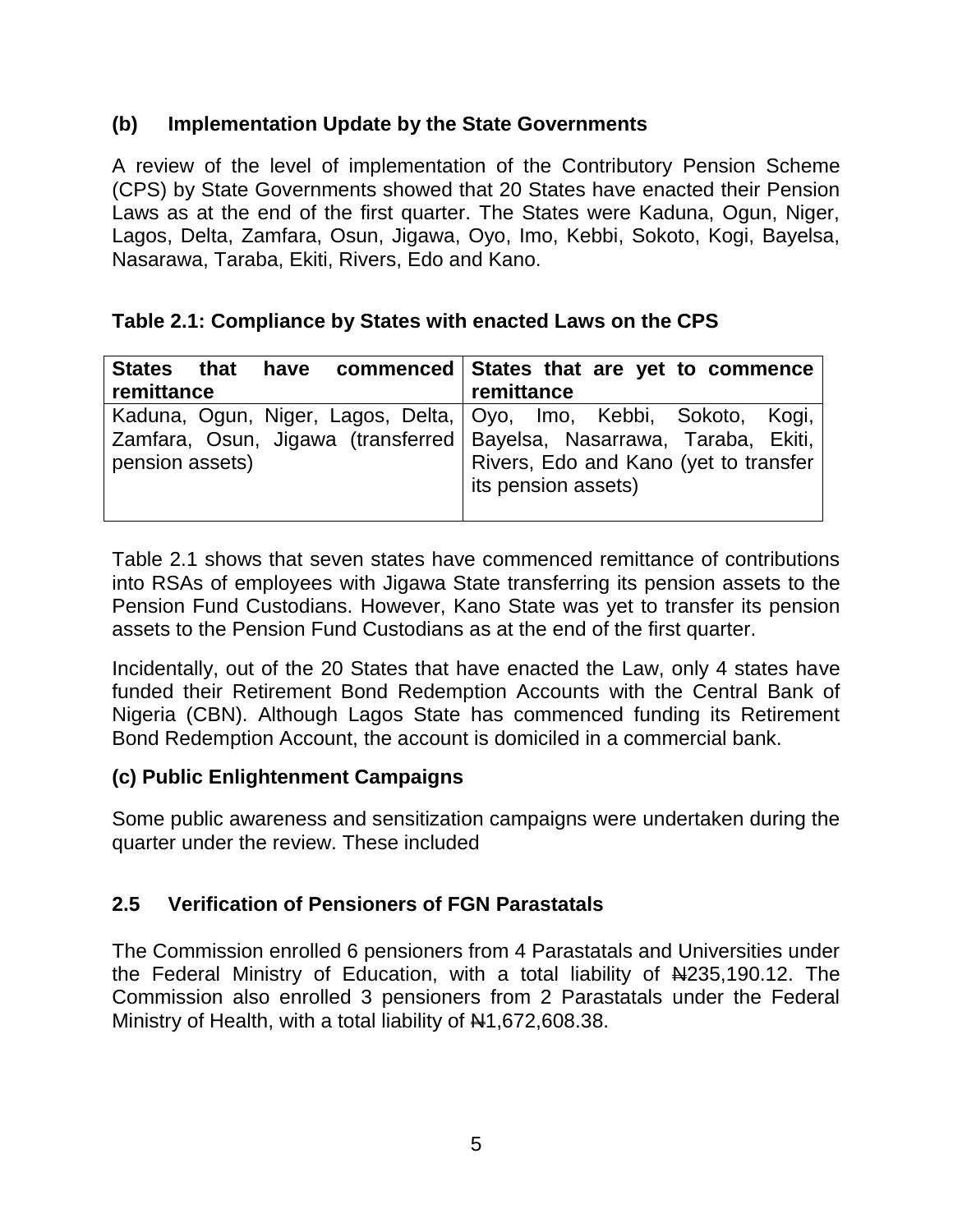#### <span id="page-8-0"></span>**2.6 Exit of the Military and Security Service Agencies from the CPS**

In furtherance of the exit of the Military and Security Services Agencies (SSA) personnel from CPS, the Commission directed all PFAs to discontinue the payment of benefits to retired Military and SSA personnel. The Commission constituted a committee to reconcile the in-house and PFAs submissions upon which employees contributions were refunded to them directly while the employer's portion was returned to the CBN account.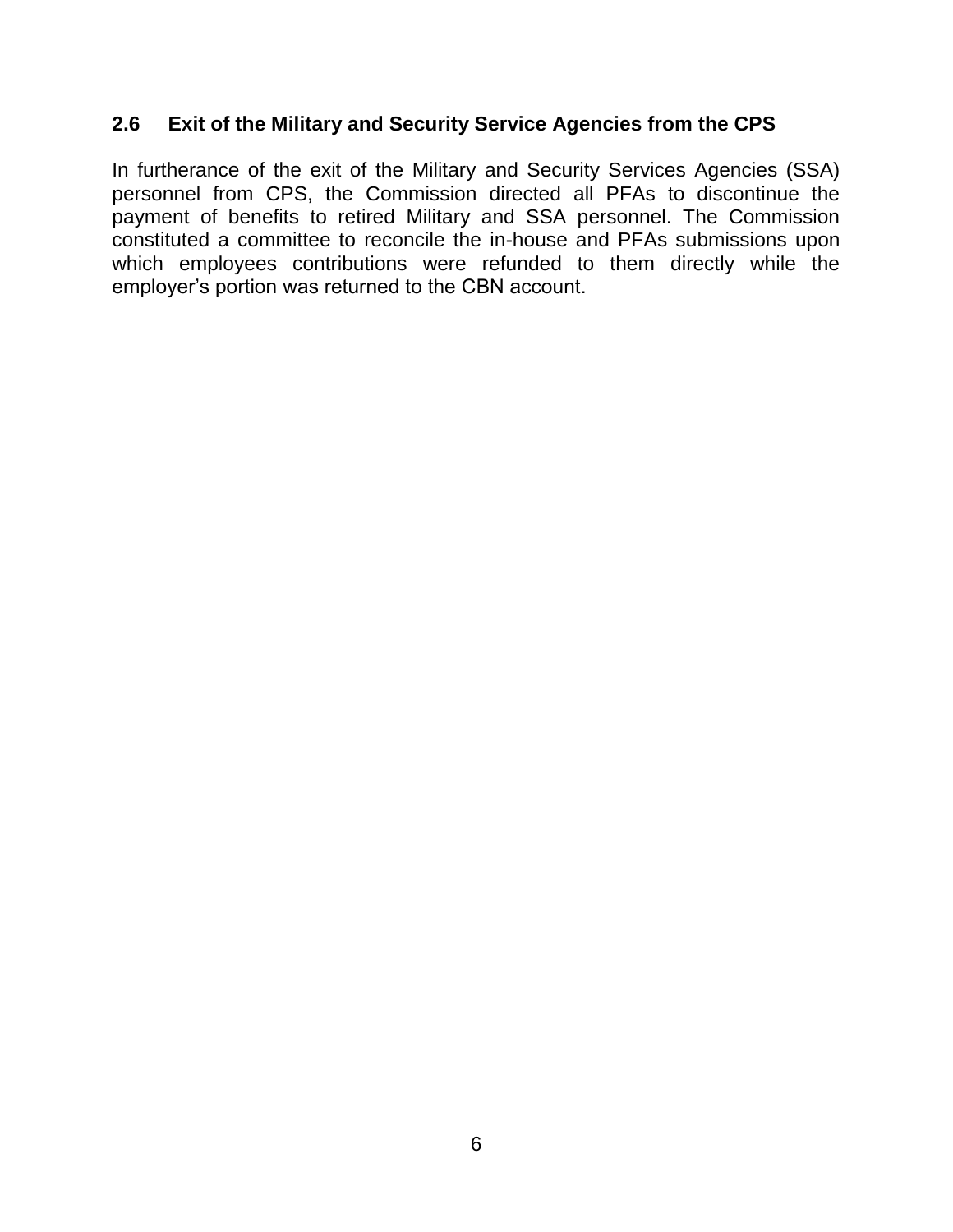## **SECTION THREE**

## **Pension Industry Statistics**

<span id="page-9-0"></span>The pension industry statistics gives a panoramic view of the pension industry in a way that could help the Commission and Pension Fund Operators to take decisions that could foster the smooth operations of the pension industry. Thus, statistical information on growth in the number and structure of RSA holders, pension fund assets, structural breakdown of pension fund investment portfolio, and other issues on retirement are presented in this section.

#### <span id="page-9-1"></span>**3.1 Scheme Memberships**

The total Retirement Savings Account (RSA) holders, memberships of Closed Pension Fund Administrators (CPFAs), and Approved Existing Schemes (AESs) increased from 4,993,581 in the fourth quarter of 2011 to 5,106,828 in the first quarter of 2012. This represented an increase of 2.27 percent as shown in Table 3.1. The RSA scheme accounted for the highest proportion of total scheme memberships at 98.70 percent. The CPFAs and AESs accounted for 0.48 and 0.82 percent respectively.

A review of total RSA holders shows that RSA registrations for both the public and private sectors increased from 4,927,216 in the fourth quarter of 2011 to 5,040,421 in the first quarter of 2012, representing an increment of 113,205 (2.30 percent). While memberships of CPFA witnessed a negative growth of 0.07 percent, AES increased marginally by 0.14 percent.

| <b>Scheme</b> | $Q_1$ :<br>2011 | $Q2$ :<br>2011 | $Q_3$ :<br>2011 | $Q_4$ :<br>2011 | $Q_1$ :<br>2012 | % change (Q4<br>and Q1:2012) |
|---------------|-----------------|----------------|-----------------|-----------------|-----------------|------------------------------|
| <b>RSA</b>    | 4,700,235       | 4,787,984      | 4,885,271       | 4,927,216       | 5,040,421       | 2.30                         |
| <b>CPFA</b>   | 25,652          | 24,716         | 24,728          | 24,613          | 24,597          | $-0.07$                      |
| <b>AES</b>    | 41,717          | 41.749         | 41,752          | 41,752          | 41,810          | 0.14                         |
| Total         | 4,767,604       | 4,854,449      | 4,951,751       | 4,993,581       | 5,106,828       | 2.27                         |

<span id="page-9-3"></span>

# <span id="page-9-2"></span>**3.1.1 Membership of RSA**

The public sector dominated total RSA registrations in the first quarter at 2,770,049, accounting for 54.96 percent of total registrations.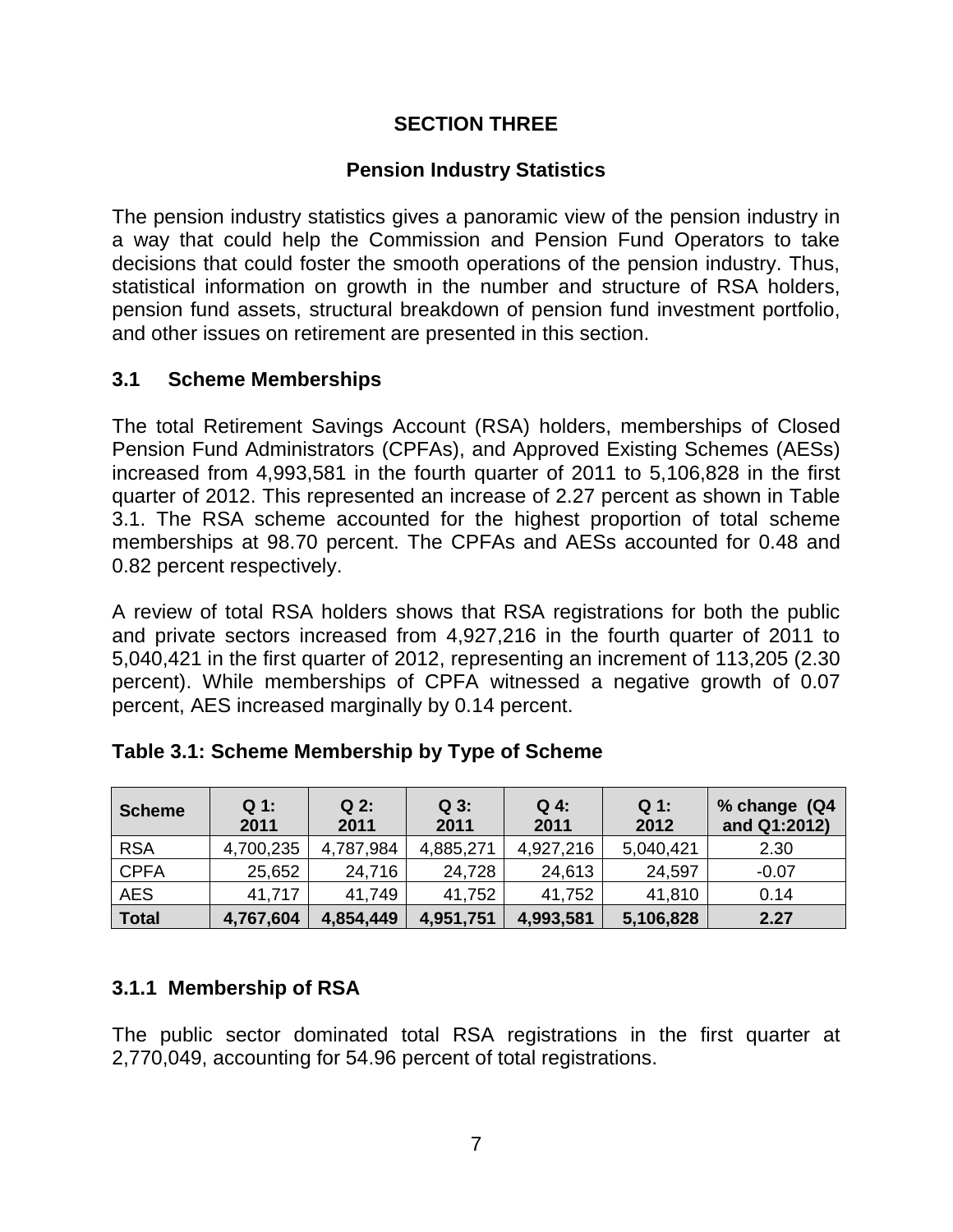| Age Group          | <b>Public Sector</b> |         | <b>Private Sector</b> |               | <b>Sub-Total</b> |               | <b>Grand Total</b> |        |
|--------------------|----------------------|---------|-----------------------|---------------|------------------|---------------|--------------------|--------|
|                    | <b>Male</b>          | Female  | <b>Male</b>           | <b>Female</b> | <b>Male</b>      | <b>Female</b> | <b>Number</b>      | %      |
| 30<br>than<br>Less |                      |         |                       |               |                  |               |                    |        |
| yrs                | 476,973              | 186,941 | 582,756               | 242,724       | 1,059,729        | 429,665       | 1,489,394          | 29.55  |
| $30 - 40$ yrs      | 579,168              | 333,390 | 667,912               | 198,396       | 1,247,080        | 531,786       | 1,778,866          | 35.29  |
| 41 - 50 yrs        | 510,960              | 281,222 | 334,084               | 67,140        | 845,044          | 348,362       | 1,193,406          | 23.68  |
| $51 - 60$ yrs      | 270,615              | 103,223 | 132,814               | 14,885        | 403,429          | 118,108       | 521,537            | 10.35  |
| Above 61 yrs       | 23,111               | 4,446   | 27,117                | 2,544         | 50,228           | 6,990         | 57,218             | 1.14   |
| <b>Total</b>       | <b>1,860,827</b>     | 909,222 | 1,744,683             | 525,689       | 3,605,510        | 1,434,911     | 5,040,421          | 100.00 |

#### <span id="page-10-1"></span>**Table 3.2: RSA Registrations by Age and Sector in the First Quarter of 2012**

A review of the age distribution of RSA holders shows that pension contributors are relatively young as those in the age category "30  $-$  40" accounted for the highest proportion of RSA holders in both the public and the private sectors at 35.29 percent. Thus, pension funds can be safely invested in long-term instruments as a higher proportion of RSA holders are either less than 30 years or between 30 and 40 years.

# <span id="page-10-0"></span>**3.1.2 RSA Registrations by PFA Market Share**

The ranking of PFAs by total registered contributors shows a decrease in the share of the top three, and five PFAs from 42.26 and 59.96 percent as at the end of the fourth quarter 2011 to 42.09 and 59.77 percent respectively at the end of the first quarter of 2012 as shown in Table 3.3. However, the share of the top ten PFAs also decline marginally from 84.30 percent in the fourth quarter to 84.08 percent in the first quarter. As in the fourth quarter, the shares of the bottom three, five, and ten PFAs increased slightly from 0.27, 1.16, and 6.31 percent to 0.28, 1.16, and 6.43 percent respectively at the end of the quarter under review.

| <b>PFA Ranking</b> | Q2:2010      | Q3:2011      | Q4:2011      | Q1:2012      |
|--------------------|--------------|--------------|--------------|--------------|
|                    | (% of Total) | (% of Total) | (% of Total) | (% of Total) |
| Top <sub>3</sub>   | 46.40        | 42.34        | 42.26        | 42.09        |
| Top 5              | 61.10        | 60.02        | 59.96        | 59.77        |
| Top 10             | 83.89        | 84.41        | 84.30        | 84.08        |
| <b>Bottom 3</b>    | 0.16         | 0.27         | 0.27         | 0.28         |
| <b>Bottom 5</b>    | 0.59         | 1.17         | 1.16         | 1.16         |
| Bottom 10          | 4.44         | 6.25         | 6.31         | 6.43         |

#### <span id="page-10-2"></span>**Table 3.3: RSA Registration by Market Share**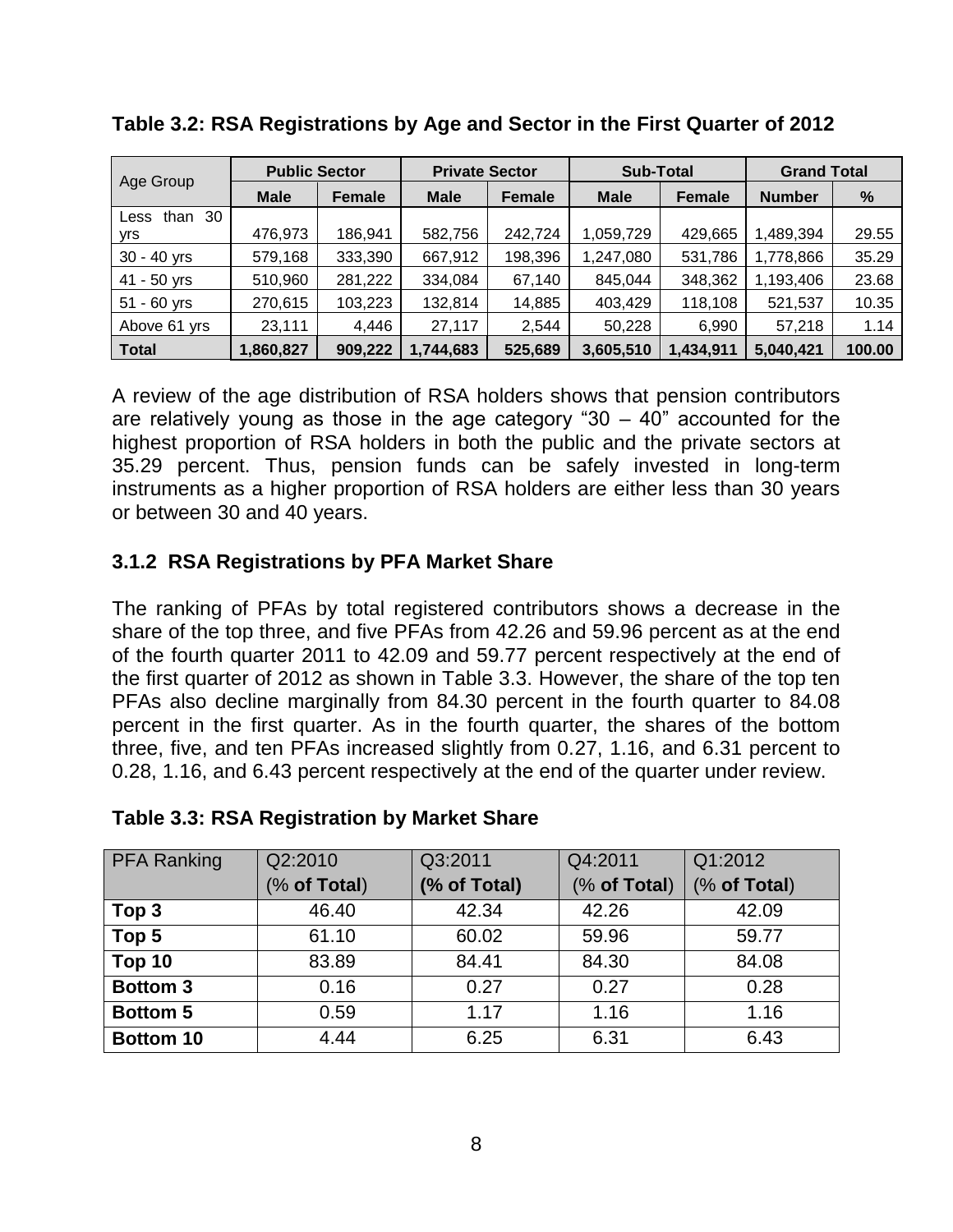A review of the range of market share of RSA registrations by number of PFAs shows slight improvement as just one PFA has registered over 1,000,000 contributors by the end of the first quarter. Two PFAs had between 500,000 to 1,000,000 as shown in Table 3.4. While 12 PFAs had less than 100,000 registered contributors each, nine PFAs had contributors in the range of 100,000 and 499,999.

| <b>Range of RSA Registrations</b> | <b>Number of PFAs</b> |
|-----------------------------------|-----------------------|
| Above - 1,000,000                 |                       |
| $500,000 - 1,000,000$             |                       |
| $100,000 - 499,999$               |                       |
| Less than 100,000                 | 12                    |

<span id="page-11-1"></span>

|  |  |  | Table 3.4: Range of RSA Registration per PFA |  |
|--|--|--|----------------------------------------------|--|
|--|--|--|----------------------------------------------|--|

#### <span id="page-11-0"></span>**3.1.3 Memberships of CPFA and AES**

The total memberships of licensed CPFAs and Approved Existing Schemes were 24,597 and 41,810 respectively as at the end of the first quarter. However, while membership of CPFAs declined by 0.07 percent, members of AESs recorded marginal increment of 0.14 percent in the quarter. The breakdown of the CPFA and AES memberships are shown in Tables 3.5 and 3.6 respectively.

<span id="page-11-2"></span>

| <b>Enrolment Type</b>      |                | <b>Percentage of Total</b> |                |        |        |
|----------------------------|----------------|----------------------------|----------------|--------|--------|
|                            | Q <sub>3</sub> | Q <sub>4</sub>             | Q <sub>1</sub> | Q4     | Q1     |
| <b>Active Members</b>      | 18,921         | 18,807                     | 18,681         | 76.41  | 75.95  |
| <b>Existing Pensioners</b> | 5,212          | 5,211                      | 5,321          | 21.17  | 21.63  |
| <b>Deferred Pensioners</b> | 595            | 595                        | 595            | 2.42   | 2.42   |
| <b>Total</b>               | 24,728         | 24,613                     | 24,597         | 100.00 | 100.00 |

Note: Deferred pensioners are pensionable retirees who are not eligible to start drawing pension until they reach a certain age in accordance with rules and regulations of the scheme.

#### <span id="page-11-3"></span>**Table 3.6: Membership of AES as at First Quarter of 2012**

| <b>Enrolment Type</b>      |                | <b>Number</b> | <b>Percentage of Total</b> |        |        |
|----------------------------|----------------|---------------|----------------------------|--------|--------|
|                            | Q <sub>3</sub> | Q4            | Q1                         | Q4     | Q1     |
| <b>Active Members</b>      | 25,525         | 25,525        | 25,583                     | 61.13  | 61.19  |
| <b>Current Pensioners</b>  | 14,844         | 14,844        | 14,844                     | 35.55  | 35.50  |
| <b>Deferred Pensioners</b> | 149            | 149           | 149                        | 0.36   | 0.36   |
| Dependants                 | 1,234          | 1,234         | 1,234                      | 2.96   | 2.95   |
| <b>Total</b>               | 41,752         | 41,752        | 41,810                     | 100.00 | 100.00 |

Note: Dependants are protégés of deceased pensioners.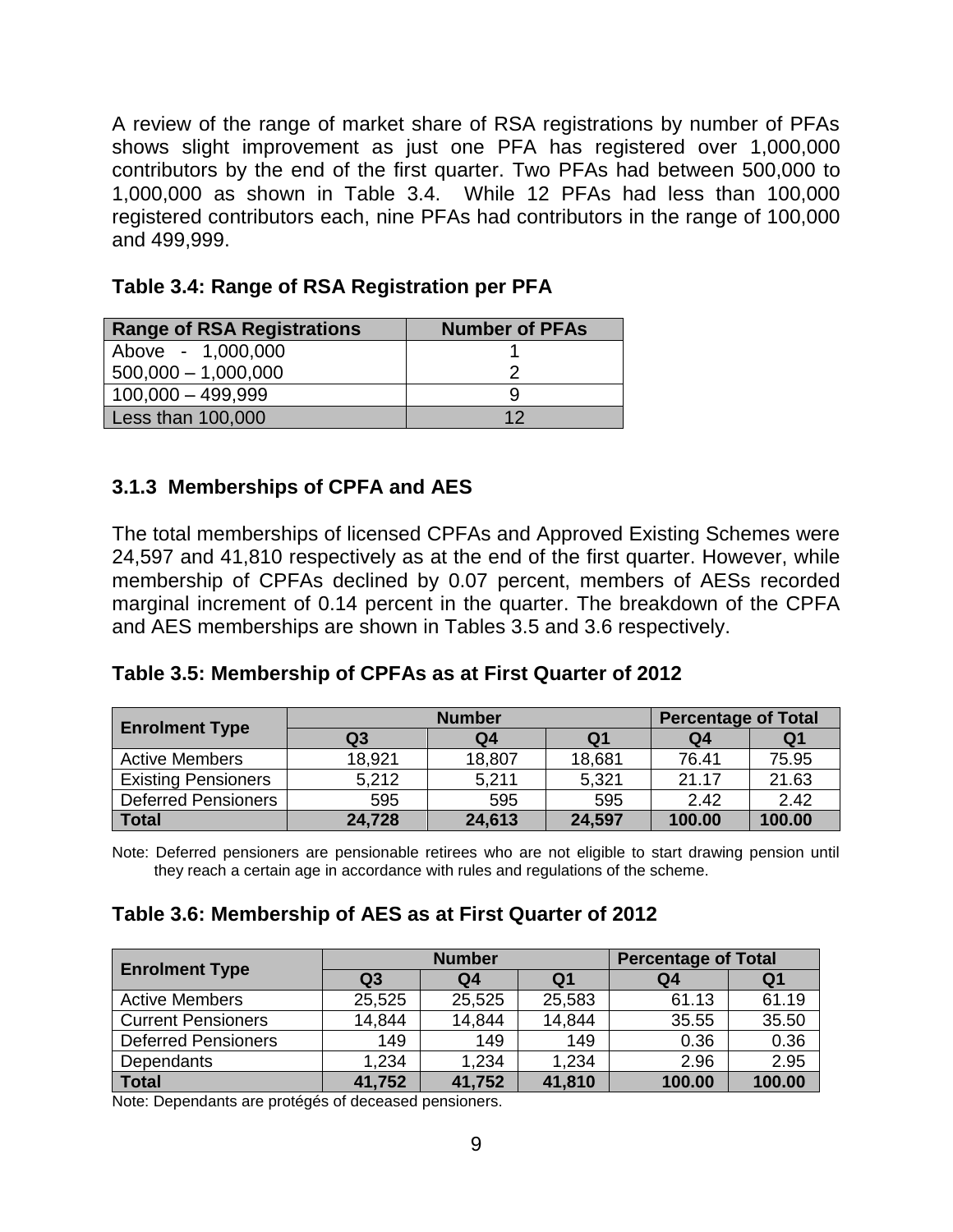#### <span id="page-12-0"></span>**3.2 Pension Contributions**

The total pension contribution by both public and private sectors employees into their RSA at the end of first quarter of 2012 was  $\frac{1}{2}$ , 299.13 billion. This was an increase of N66.36 billion, representing 5.11 percent over the total contributions recorded at the end of the fourth quarter of 2011 as shown in Table 3.7. The increase in total pension contributions could be explained by the increased level of compliance with the PRA 2004.

A review of total contributions in the first quarter shows public sector dominance as it accounted for 79.54 percent of total contributions. This is against the private sector contributions that accounted for the balance of 20.46 percent.

| Year/        | <b>Public Sector</b> |        | <b>Private Sector</b>   |              | <b>Total</b>  |              |
|--------------|----------------------|--------|-------------------------|--------------|---------------|--------------|
| Quarter      | <b>Amount</b>        | $%$ of | $%$ of<br><b>Amount</b> |              | <b>Amount</b> | $%$ of       |
|              | (N billion)          | Total  | (N billion)             | <b>Total</b> | (N billion)   | <b>Total</b> |
| 2004         | 15.60                | 2.00   |                         |              | 15.60         | 1.20         |
| 2005         | 34.68                | 4.44   |                         |              | 34.68         | 2.67         |
| 2006         | 37.38                | 4.79   | 23.03                   | 4.44         | 60.41         | 4.65         |
| 2007         | 70.25                | 9.00   | 68.34                   | 13.18        | 138.59        | 10.67        |
| 2008         | 99.28                | 12.72  | 80.81                   | 15.58        | 180.09        | 13.86        |
| 2009         | 98.43                | 12.61  | 91.21                   | 17.59        | 189.65        | 14.60        |
| 2010         | 162.45               | 20.81  | 102.86                  | 19.83        | 265.31        | 20.42        |
| 2011         | 228.91               | 29.33  | 119.53                  | 23.05        | 348.44        | 26.82        |
| Q1:2012      | 33.52                | 4.29   | 32.84                   | 6.33         | 66.36         | 5.11         |
| <b>TOTAL</b> | 780.50               | 100.00 | 518.63                  | 100.00       | 1,299.13      | 100.00       |

## <span id="page-12-2"></span>**Table 3.7: Pension Contributions**

# <span id="page-12-1"></span>**3.2.1 Contributions by Rank of PFA**

The ranking of PFAs by total contributions shows that while the top 5 PFAs accounted for 68.50 percent of total contributions during the quarter, the top 10 accounted for 89.50 percent as revealed in Table 3.8. The Table further shows that the average monthly contributions received by the top 5 and 10 PFAs were N<sub>19</sub>.03 billion and N<sub>24.86</sub> billion respectively in the quarter. Similarly, the average monthly contributions received by the bottom 5 and 10 PFAs amounted to N<sub>0.47</sub> billion and N<sub>2.08</sub> billion respectively in the quarter.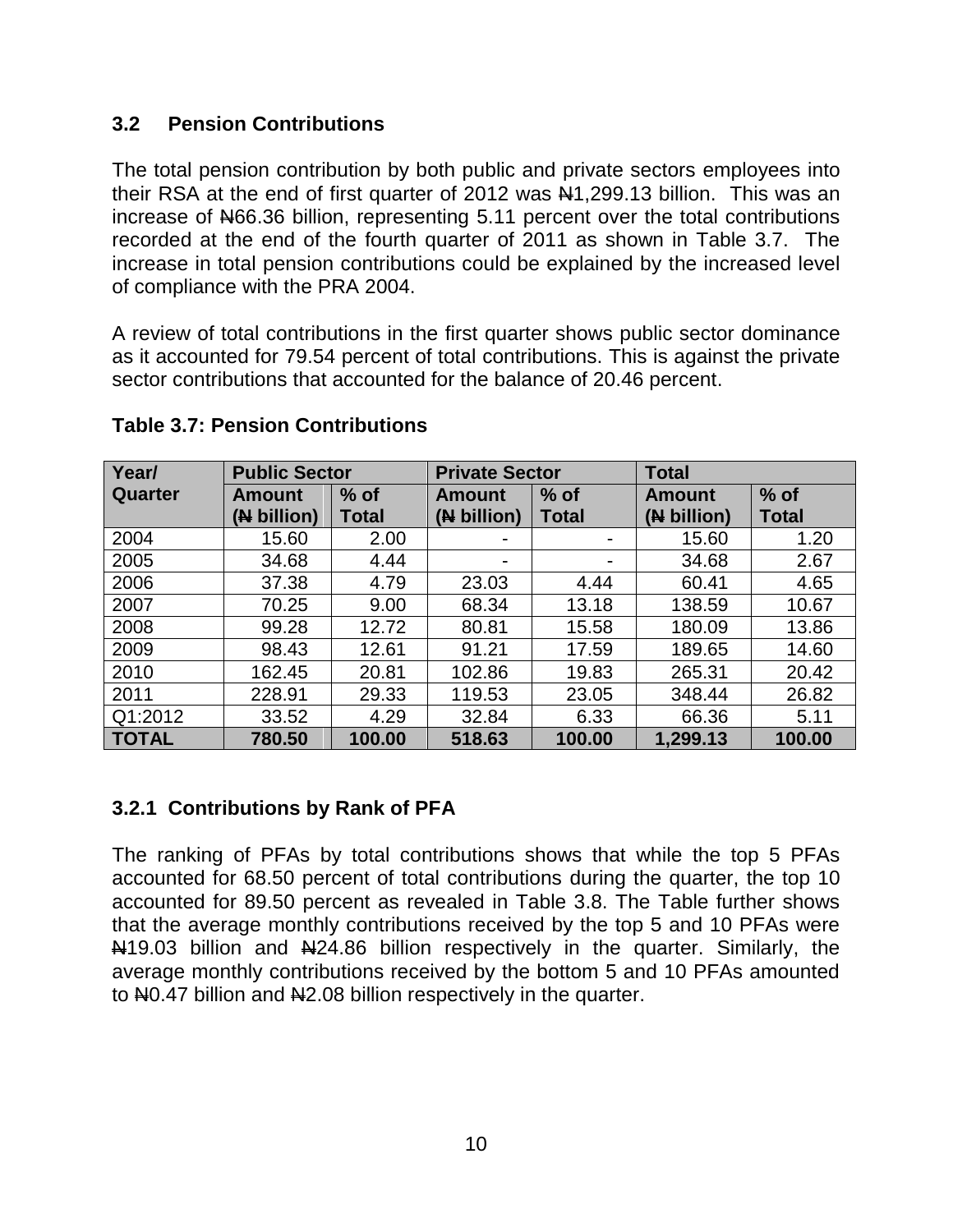| Rank      | <b>Amount (N' Billion)</b> | Q1:2012 (% of Total) |
|-----------|----------------------------|----------------------|
| Top 5     | 57.09                      | 68.50                |
| Top 10    | 74.59                      | 89.50                |
| Bottom 5  | 1.40                       | 0.02                 |
| Bottom 10 | 6.24                       | <u>በ በ7</u>          |

#### <span id="page-13-1"></span>**Table 3.8: PFA Ranking by Size of Contributions**

The size of the pension contributions of the bottom 10 PFAs can be seen as a reflection of the range of their RSA registration figures, which were lower than 100,000 as shown in Table 3.4. This establishes some relationships between the number of RSAs registered by PFAs and the size of pension contributions received during the quarter. Thus, the bottom 5 and 10 PFAs accounted for 0.02 and 0.07 percent of pension contributions in the first quarter respectively. In all, the bottom five and ten PFAs marginally accounted for 0.09 percent share of total contributions received in the reviewed period.

## <span id="page-13-0"></span>**3.3 Pension Fund Investment**

The total value of unaudited pension assets increased by N104.45 billion in the first quarter from  $\frac{12.45}{100}$  trillion recorded in the fourth quarter of 2011 to  $\frac{12.55}{100}$ trillion. This represented an increase of 4.26 percent as shown in Table 3.9. The Table further shows that RSA active funds dominated total pension fund investment portfolio during the quarter, accounting for 54.47 percent. The AES and CPFAs accounted for 20.03 and 18.18 percent respectively. The RSA retiree fund accounted for the remaining balance of 7.32 percent.

| <b>Fund/Period</b> | Q3             |                     | Q <sub>4</sub> |              |                |                   | Change<br>between<br>Q4:2011<br>&<br>Q1:2012 |                   |  |
|--------------------|----------------|---------------------|----------------|--------------|----------------|-------------------|----------------------------------------------|-------------------|--|
|                    | N'             | $\frac{9}{6}$<br>οf | N'             | $\%$<br>οf   | N              | $\%$<br><b>of</b> | N' Billion                                   | $\%$<br><b>of</b> |  |
|                    | <b>Billion</b> | <b>Total</b>        | <b>Billion</b> | <b>Total</b> | <b>Billion</b> | Total             |                                              | <b>Total</b>      |  |
| <b>RSA Active</b>  | 1,153.47       | 51.40               | 1,293.33       | 52.78        | ,391.68        | 54.47             | 98.35                                        | 7.60              |  |
| <b>RSA Retiree</b> | 165.15         | 7.36                | 175.30         | 7.15         | 186.98         | 7.32              | 11.68                                        | 6.66              |  |
| <b>CPFAs</b>       | 433.00         | 19.30               | 457.09         | 18.65        | 464.51         | 18.18             | 7.42                                         | 1.62              |  |
| <b>AESs</b>        | 492.27         | 21.94               | 524.66         | 21.41        | 511.66         | 20.03             | (13.00)                                      | (2.48)            |  |
| <b>Total</b>       | 2,243.89       | 100.00              | 2,450.38       | 100.00       | 2,554.83       | 100.00            | 104.45                                       | 4.26              |  |

<span id="page-13-2"></span>

|  |  | Table 3.9: Pension Fund Portfolio by Fund Type as at First Quarter, 2012 |  |
|--|--|--------------------------------------------------------------------------|--|
|  |  |                                                                          |  |
|  |  |                                                                          |  |

Note: Figures in Parenthesis are decreases

Both the RSA Active and Retiree Funds witnessed improvements in the quantum of their pension fund portfolios at N98.35 billion and N11.68 billion respectively.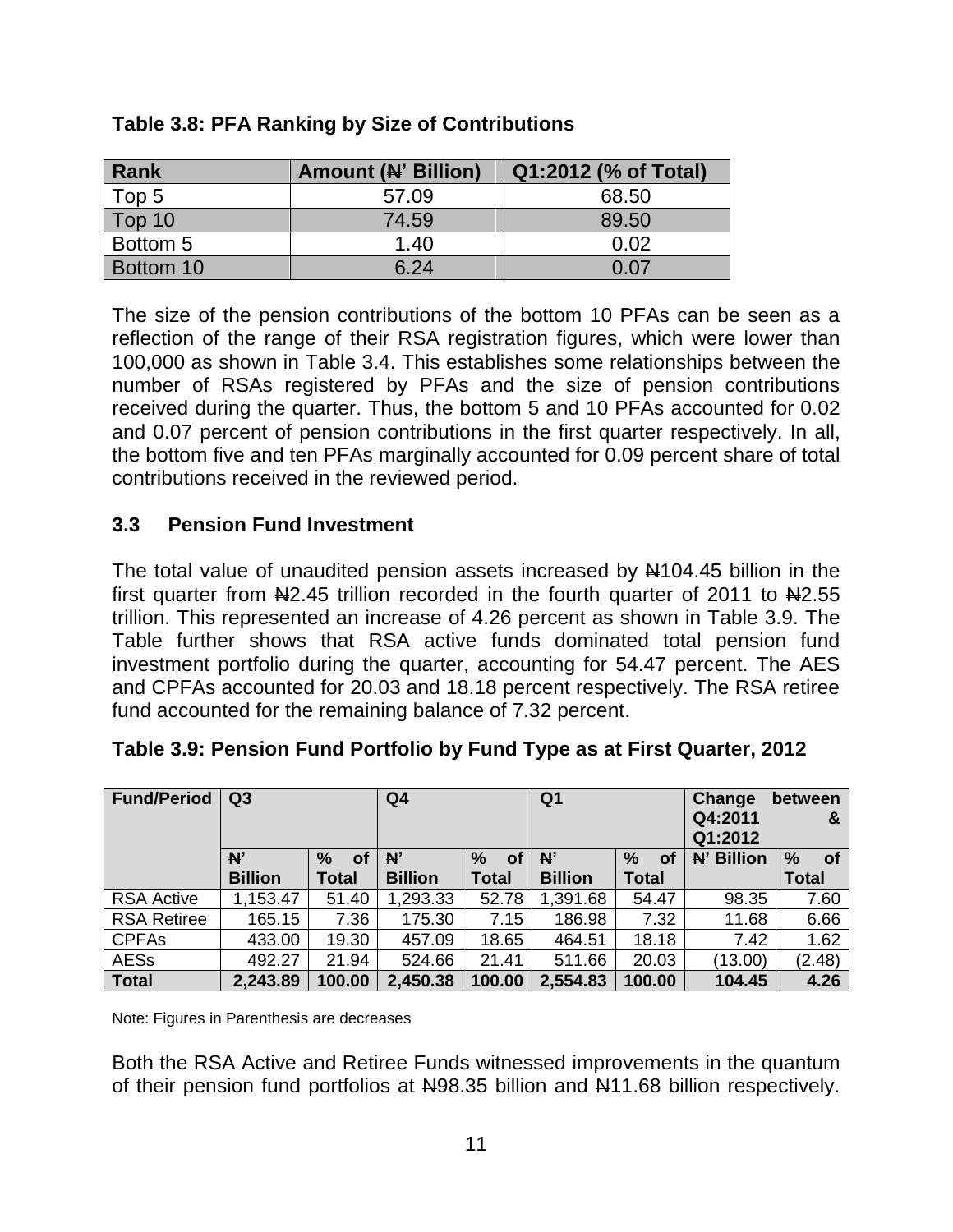Similarly, the CPFA fund witnessed a slight growth of 1.62 percent during the quarter. However, the AES recorded a negative growth of 2.48 percent. The diminution in AES fund could be explained by the depreciation in the value of equity investments during the period under review as a consequence of its level of exposure to equity investment relative to RSA (Retiree and Active) and CPFA Funds.

A review of pension fund investment portfolio shows that FGN securities dominated total pension fund investment in the quarter, accounting for 59.78 percent of total investment as shown in Table 3.10. Beyond its dominance of pension fund investment, it also increased by  $\mu$ 165.85 billion, representing an increase of 12.18 percent over the figure recorded in the fourth quarter of 2011. This impressive performance could be explained by increased investors' confidence and relative safety of the assets as well as strategic moves of the PFAs as they divested part of their investment portfolio away from equities whose yields were generally lower than the FGN securities. In fact, investment in ordinary shares declined by 12.89 percent as it decreased from N363.02 billion in the fourth quarter of 2011 to N329.24 billion in the first quarter.

|                                        |                      |            |                | Q1                |                |                            | Change<br>between<br>Q4:2011 & Q1:2012 |        |
|----------------------------------------|----------------------|------------|----------------|-------------------|----------------|----------------------------|----------------------------------------|--------|
| <b>Asset Class</b>                     | Q <sub>3</sub><br>N' | $\%$<br>of | Q4<br>N'       | $\%$<br><b>of</b> | N'             | $\frac{0}{0}$<br><b>of</b> | N'                                     | $\%$   |
|                                        | <b>Billion</b>       | Total      | <b>Billion</b> | Total             | <b>Billion</b> | Total                      | <b>Billion</b>                         | Change |
| <b>Ordinary Shares</b>                 | 344.69               | 15.36      | 363.02         | 14.81             | 329.24         | 12.89                      | (33.78)                                | (9.31) |
| <b>FGN Securities</b>                  | 1,124.68             | 50.12      | 1,361.31       | 55.56             | 1,527.16       | 59.78                      | 165.85                                 | 12.18  |
| State Government<br><b>Bonds</b>       | 81.29                | 3.62       | 109.81         | 4.48              | 104.12         | 4.08                       | (5.70)                                 | (5.19) |
| Market<br>Money<br><b>Securities</b>   | 398.52               | 17.76      | 319.43         | 13.04             | 287.80         | 11.27                      | (31.63)                                | (9.90) |
| Debt<br>Corporate<br><b>Securities</b> | 69.32                | 3.09       | 74.89          | 3.06              | 75.57          | 2.96                       | 0.69                                   | 0.92   |
| Estate<br>Real<br>Property             | 178.08               | 7.94       | 189.71         | 7.74              | 182.13         | 7.13                       | (7.58)                                 | (4.00) |
| <b>Other Assets</b>                    | 47.30                | 2.11       | 32.21          | 1.31              | 48.81          | 1.91                       | 16.61                                  | 51.56  |
| <b>Total Assets</b>                    | 2,243.88             | 100.00     | 2,450.38       | 100.00            | 2,554.84       | 100.00                     | 104.46                                 | 4.26   |

<span id="page-14-0"></span>**Table 3.10: Structure of Pension Fund Assets as at First Quarter, 2012**

Note: Figures in Parenthesis are decreases

The period under review also witnessed decline in investment in money market securities, which decreased by N31.63 billion from N319.43 billion in the fourth quarter of 2011 to New 287.80 billion in the first quarter. This could be seen as strategic investment initiatives of the PFAs to adjust their investment portfolio to take advantage of slight increases in returns on other fixed income securities, especially the Federal Government Securities. Similarly, the PFAs strategically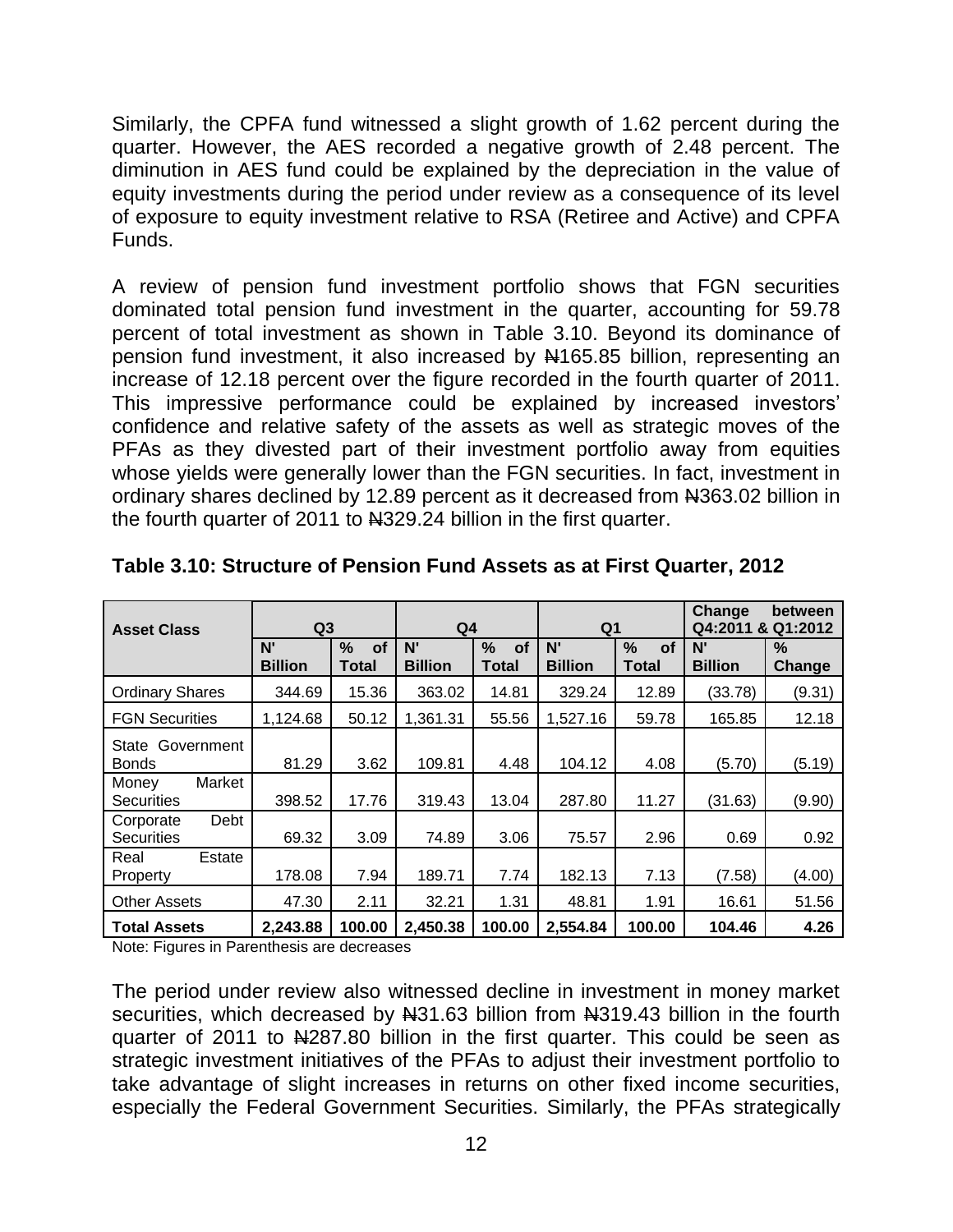reduced the exposure of pension fund investment to the money market instruments.

During the quarter under review, corporate debt instrument also witnessed a marginal increase of 0.92 percent. This suggests that private sector organizations are becoming aware of the importance of corporate debt instrument as veritable source of investment financing.

## <span id="page-15-0"></span>**3.3.2 PFA Ranking by Size of RSA Assets**

A review of PFAs' ranking by size of RSA assets shows that the top three and five PFAs accounted for more than half of the RSA assets at 55.06 and 69.91 percent respectively at the end of the quarter under review. This was expected, given the fact that the top three and five PFAs accounted for 42.09 and 59.77 percent of RSA registration respectively in the quarter.

|                 | Q3:2011                       |                              | Q4:2011                       |                              | Q1:2012                       |                              |  |
|-----------------|-------------------------------|------------------------------|-------------------------------|------------------------------|-------------------------------|------------------------------|--|
| <b>PFA Rank</b> | <b>Amount</b><br>(N' Million) | % of Total<br><b>Pension</b> | <b>Amount</b><br>(N' Million) | % of Total<br><b>Pension</b> | <b>Amount</b><br>(N' Million) | % of Total<br><b>Pension</b> |  |
|                 |                               | <b>Assets</b>                |                               | <b>Assets</b>                |                               | <b>Assets</b>                |  |
| Top 3           | 567.64                        | 55.40                        | 705.42                        | 54.87                        | 769.84                        | 55.06                        |  |
| Top 5           | 715.27                        | 69.81                        | 897.41                        | 69.80                        | 977.44                        | 69.91                        |  |
| Top 10          | 942.65                        | 92.00                        | 1,181.72                      | 91.91                        | 1,284.06                      | 91.84                        |  |
| Bottom 3        | 0.96                          | 0.09                         | 1.59                          | 0.12                         | 1.72                          | 0.12                         |  |
| Bottom 5        | 3.54                          | 0.35                         | 5.26                          | 0.41                         | 5.76                          | 0.41                         |  |
| Bottom 10       | 25.20                         | 2.46                         | 33.67                         | 2.62                         | 38.23                         | 2.73                         |  |

## <span id="page-15-3"></span>**Table 3.11: Rank of PFA by Asset Size**

The bottom ten PFAs' share of pension assets witnessed slight improvements during the quarter under review as they increased minimally from 2.62 percent in the fourth quarter of 2011 to 2.73 percent in the quarter under review.

# <span id="page-15-1"></span>**3.4 Retirement/Terminal Benefits**

# <span id="page-15-2"></span>**3.4.1 Retirees on Programmed Withdrawal (PW)**

The Commission approved 3,362 applications for programmed withdrawal during the quarter. This brought the total number of retirees on programmed withdrawal to 46,006 from inception to the first quarter of 2012. The breakdown of retirees on programmed withdrawal by gender and sector is presented in Table 3.12.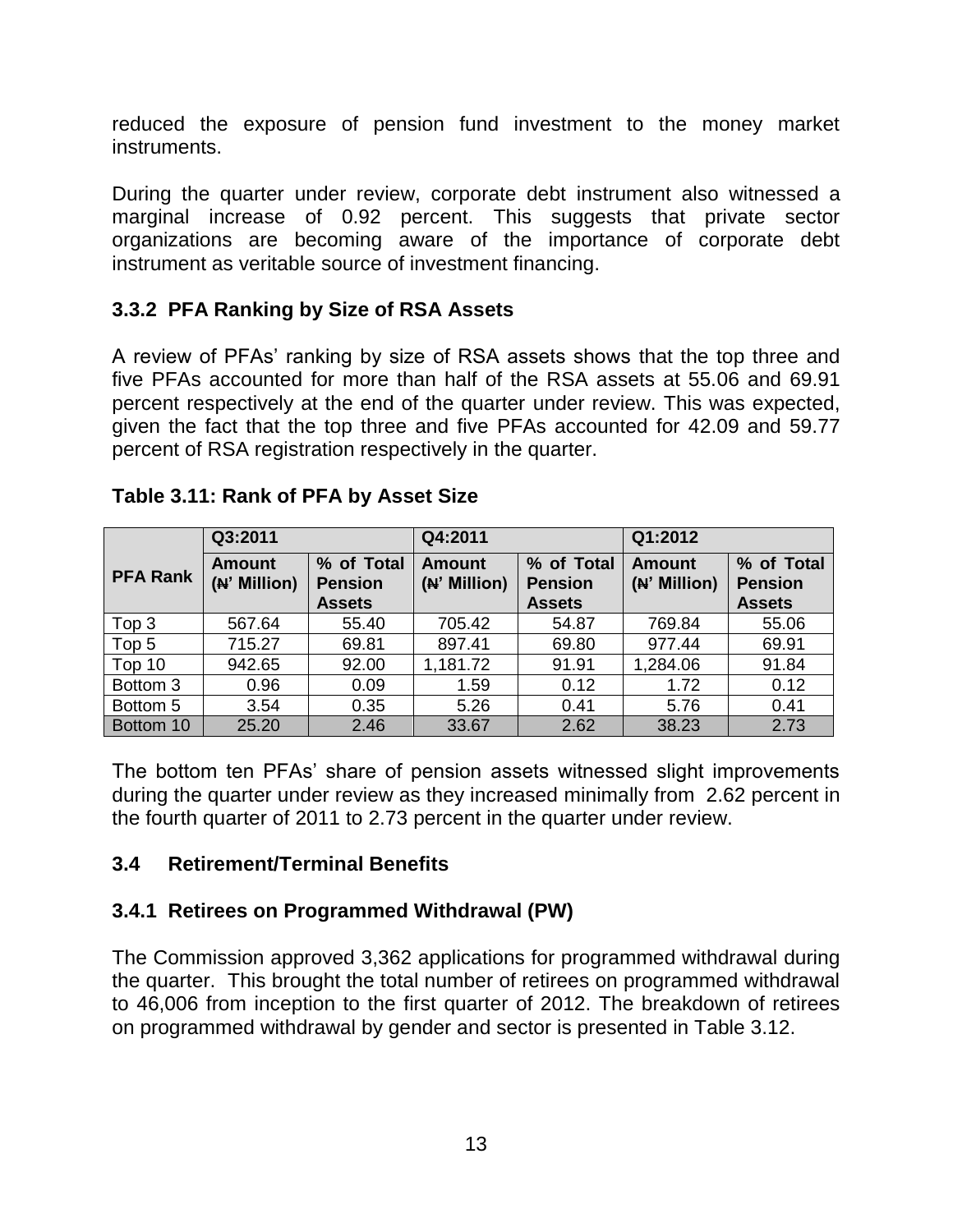| <b>Sector</b>  |             | Gender        | <b>Total</b> | Lump sum    | <b>PW</b>   |
|----------------|-------------|---------------|--------------|-------------|-------------|
|                | <b>Male</b> | <b>Female</b> |              | (N'Million) | (N'Million) |
| Public         | 2,182       | 544           | 2,726        | 6872.43     | 81.27       |
| Private        | 562         | 74            | 636          | 338.12      | 7.48        |
| Q <sub>1</sub> | 2,744       | 618           | 3,362        | 7,211.85    | 88.75       |
| Cum to Q1      | 35,363      | 7,281         | 42,644       | 118,004.84  | 1,358.35    |
| <b>Total</b>   | 38,107      | 7,899         | 46,006       | 125,216.69  | 1,447.10    |

#### <span id="page-16-1"></span>**Table 3.12: Number of Retirees on PW as at First Quarter, 2012**

Note: Public Sector refers to both Federal and State Governments

Table 3.12 further shows that while the public sector accounted for 2,726 retirees (81.08 percent), the private sector accounted for 636 retirees (18.92 percent) within the quarter. A review of the retirees on programmed withdrawal by gender shows the dominance of the male sex which accounted for 2,744 (82.83 percent of total retirees) in the quarter against the female gender that accounted for 618 (17.17 percent). Cumulatively, Table 3.12 shows that 46,006 retirees are on programmed withdrawal from inception to the end of the first quarter of 2012.

#### <span id="page-16-0"></span>**3.4.2 Retirement by Annuity**

In the quarter, 261 retirees opted for annuity retirement plan. The sum of N717.30 million was approved as total lump-sum and paid out to retirees during the first quarter. The sum of  $\frac{1}{2}$ 1.10 billion was paid out to the insurance companies as premium in return for an average monthly/quarterly annuities of N3.59 million as shown in Table 3.14. Another picture from Table 3.14 is the increasing level of awareness of annuity retirement plan as the number of retirees on annuity plan increased by 38.49 percent from 530 as at the end of the fourth quarter, 2011 to 734 in the first quarter of 2012.

| <b>Sector</b>                                            | <b>Male</b> | <b>Female</b> | <b>Total</b> | $%$ of<br>Total | <b>Annuity</b><br>(N'M) | Average<br><b>Monthly</b><br><b>Annuity</b><br>(N'M) | Lump<br><b>Sum</b><br>(N'M) | <b>Premium</b><br>(N'M) |
|----------------------------------------------------------|-------------|---------------|--------------|-----------------|-------------------------|------------------------------------------------------|-----------------------------|-------------------------|
| Public                                                   | 163         | 31            | 194          | 73.33           | 8.28                    | 2.76                                                 | 582.86                      | 870.79                  |
| Private                                                  | 19          | 1             | 20           | 7.66            | 1.77                    | 0.59                                                 | 122.67                      | 185.20                  |
| <b>State</b>                                             | 22          | 25            | 47           | 18.01           | 0.71                    | 0.24                                                 | 11.76                       | 45.69                   |
| Total (Q1:2012)                                          | 204         | 57            | 261          | 100             | 10.48                   | 3.59                                                 | 717.30                      | 1,101.68                |
| Total<br>inception<br>to Dec. 2011                       | 530         | 176           | 706          | Na              | 28.08                   | Na                                                   | 2,412.84                    | 3,061.74                |
| <b>Cumulative</b><br><b>Total</b><br>at<br>as<br>Q1:2012 | 734         | 233           | 967          | Na              | 38.56                   | <b>Na</b>                                            | 3,130.14                    | 4.163.42                |

#### <span id="page-16-2"></span>**Table 3.14: Retirement by Annuity in the First Quarter of 2012**

Na = Not applicable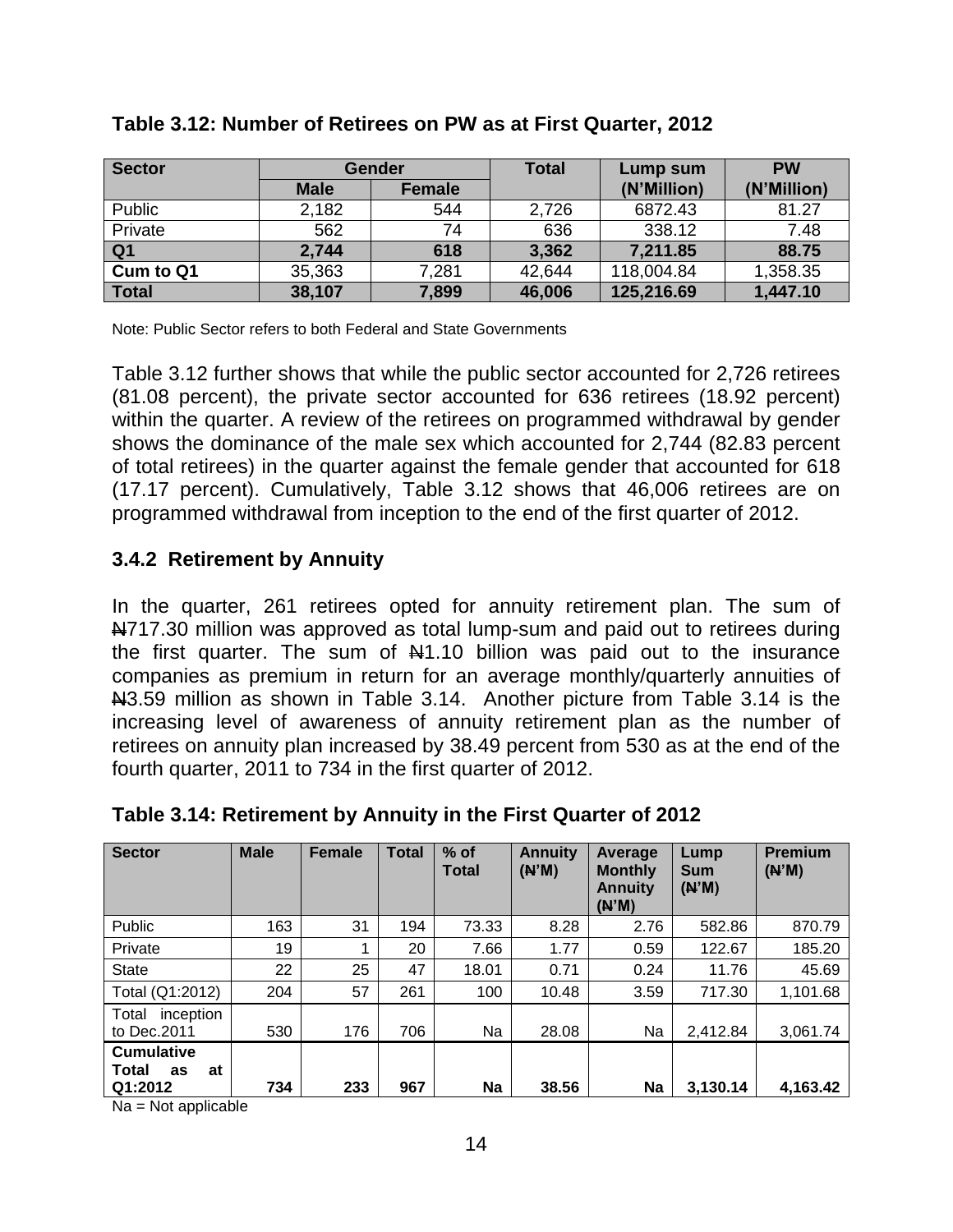It can be seen from Table 3.14 that the public sector had a larger proportion of retirees under the annuity plan at 194, representing 73.33 percent. This is against the private sector proportional contribution of 7.66 percent in the reviewed quarter. The Table further revealed that while the cumulative lump-sum withdrawal as at the end of the review period was  $\text{Al}_3$ , 130.14 million, a cumulative premium of N4,163.42 million was paid to insurance companies.

#### <span id="page-17-0"></span>**3.5.3 Withdrawal of 25 Percent of RSA Balances**

In the quarter under review, the Commission granted approval for the payment of N459.71 million to 2,955 RSA holders who were disengaged from work and could not secure another job within six months as stipulated in the PRA 2004. A review of the requests revealed that private sector employees accounted for the highest proportion at 2,769, representing 93.19 percent. While this category of RSA holders was paid the sum of  $\frac{14428.41}{100}$  million, the public sector was paid  $\frac{1431.29}{100}$ million or 6.81 percent of total payment as shown in Table 3.15.

| <b>Sector</b>                            | <b>Male</b> | <b>Female</b> | <b>Total</b> | $\%$<br>οf   | 25%<br><b>Total</b> |
|------------------------------------------|-------------|---------------|--------------|--------------|---------------------|
|                                          |             |               |              | <b>Total</b> | <b>Request</b>      |
|                                          |             |               |              |              | (N Million)         |
| Public                                   | 145         | 41            | 186          | 6.29         | 31.29               |
| Private                                  | 2,438       | 331           | 2,769        | 93.71        | 428.41              |
| Sub-Total for Q1:2012                    | 2,583       | 372           | 2,955        | 100.00       | 459.70              |
| Add: Inception to Dec 2011               | 24,965      | 3,269         | 28,234       | 100.00       | 4,546.57            |
| <b>Cumulative Total as at</b><br>Q1:2012 | 27,548      | 3,641         | 31,189       | 100.00       | 5,006.27            |

<span id="page-17-2"></span>**Table 3.15: Withdrawal of 25% RSA Balance as at Q1:2012**

# <span id="page-17-1"></span>**3.6 Implementation of Group Life Insurance Policy (GLIP)**

Sequel to the provisions of Section 9(3) of the PRA 2004, the pension industry witnessed minimal increase of 5.54 percent in the number of organizations implementing the GLIP as the number of organizations implementing the policy increased from 632 as at the end of the fourth quarter of 2011 to 667 at the end of the first quarter, 2012 as shown in Table 3.16.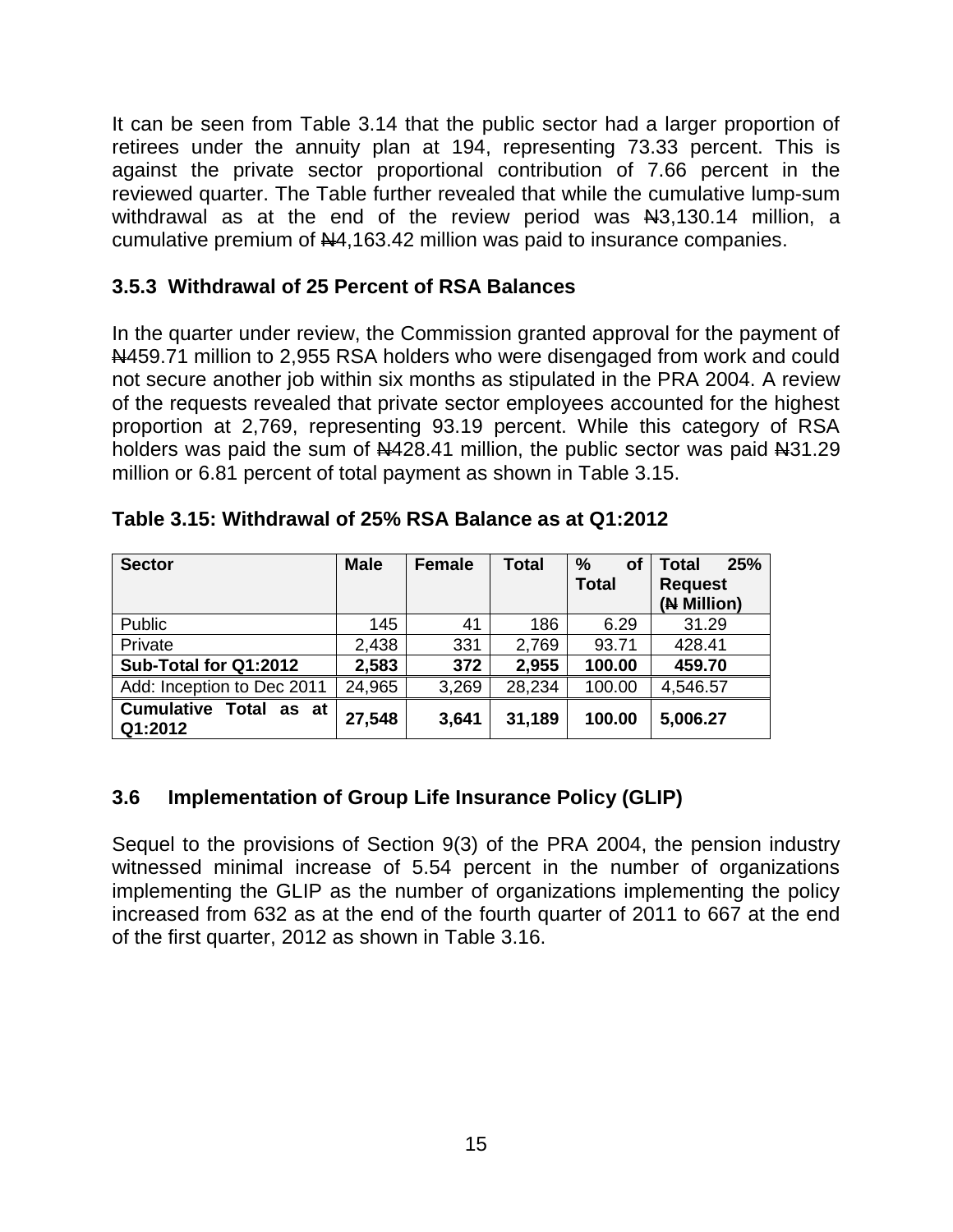| S/N            | <b>Category</b>                 | Dec:<br>2011 | Q1:2012 | <b>Cum to</b><br>Q1:2012 |
|----------------|---------------------------------|--------------|---------|--------------------------|
|                | <b>Financial Institutions</b>   | 110          | 7       | 117                      |
| $\overline{2}$ | <b>Educational Institutions</b> | 13           |         | 13                       |
| 3              | Construction                    | 32           | 2       | 34                       |
| 4              | Oil and Gas                     | 37           | 3       | 40                       |
| 5              | Manufacturing                   | 52           | 0       | 52                       |
| 6              | Hospitality                     | 26           | O       | 26                       |
|                | Government                      | 161          | 14      | 175                      |
| 8              | <b>Pension Operators</b>        | 28           | 4       | 32                       |
| 9              | Commercial                      | 122          | 2       | 124                      |
| 10             | <b>Others</b>                   | 51           | 3       | 54                       |
|                | Total                           | 632          | 175     | 667                      |

## <span id="page-18-1"></span>**Table 3.16: Submission of Group Life Insurance Certificates**

It can further be seen from Table 3.16 that the public sector topped the list of organizations that implemented the Policy in the first quarter of 2012 with 14 organizations. The public sector (Government) was however followed by the financial institutions that recorded seven organizations during the quarter. This puts the number of financial institutions implementing the GLIP at 117 as against 175 public sector organizations.

#### <span id="page-18-0"></span>**3.7 Payment of Death Benefits**

The Commission approved 937 requests for payment of death benefits to the Next of Kin (NOK) of deceased employees in both the public and private sectors as shown in Table 3.17. The public sector accounted for a higher proportion of death benefit claims at 79.62 percent.

| <b>Sector</b>               | <b>Male</b> | <b>Female</b> | <b>Total</b> | $\%$<br><b>of</b><br><b>Total</b> | Life insurance<br><b>Paid</b><br>(N Million) | <b>Total Death</b><br><b>Benefit Paid</b><br>(N Million) |
|-----------------------------|-------------|---------------|--------------|-----------------------------------|----------------------------------------------|----------------------------------------------------------|
| <b>Public</b>               | 606         | 140           | 746          | 79.62                             | 405.55                                       | 2005.77                                                  |
| Private                     | 165         | 26            | 191          | 20.38                             | 181.19                                       | 439.54                                                   |
| <b>Total for</b>            |             |               |              |                                   |                                              |                                                          |
| Q1:2012                     | 771         | 166           | 937          | 100                               | 586.74                                       | 2,445.31                                                 |
| Jan-Dec 2011                |             |               |              |                                   |                                              |                                                          |
|                             | 3,303       | 502           | 3,805        | 100                               | 2,421.13                                     | 7931.98                                                  |
| <b>Jan 2011-</b><br>Q1:2012 | 4,074       | 668           | 2,896        | 100.00                            | 3,007.87                                     | 10,377.29                                                |

#### <span id="page-18-2"></span>**Table 3.17: Payment of Death Benefits**